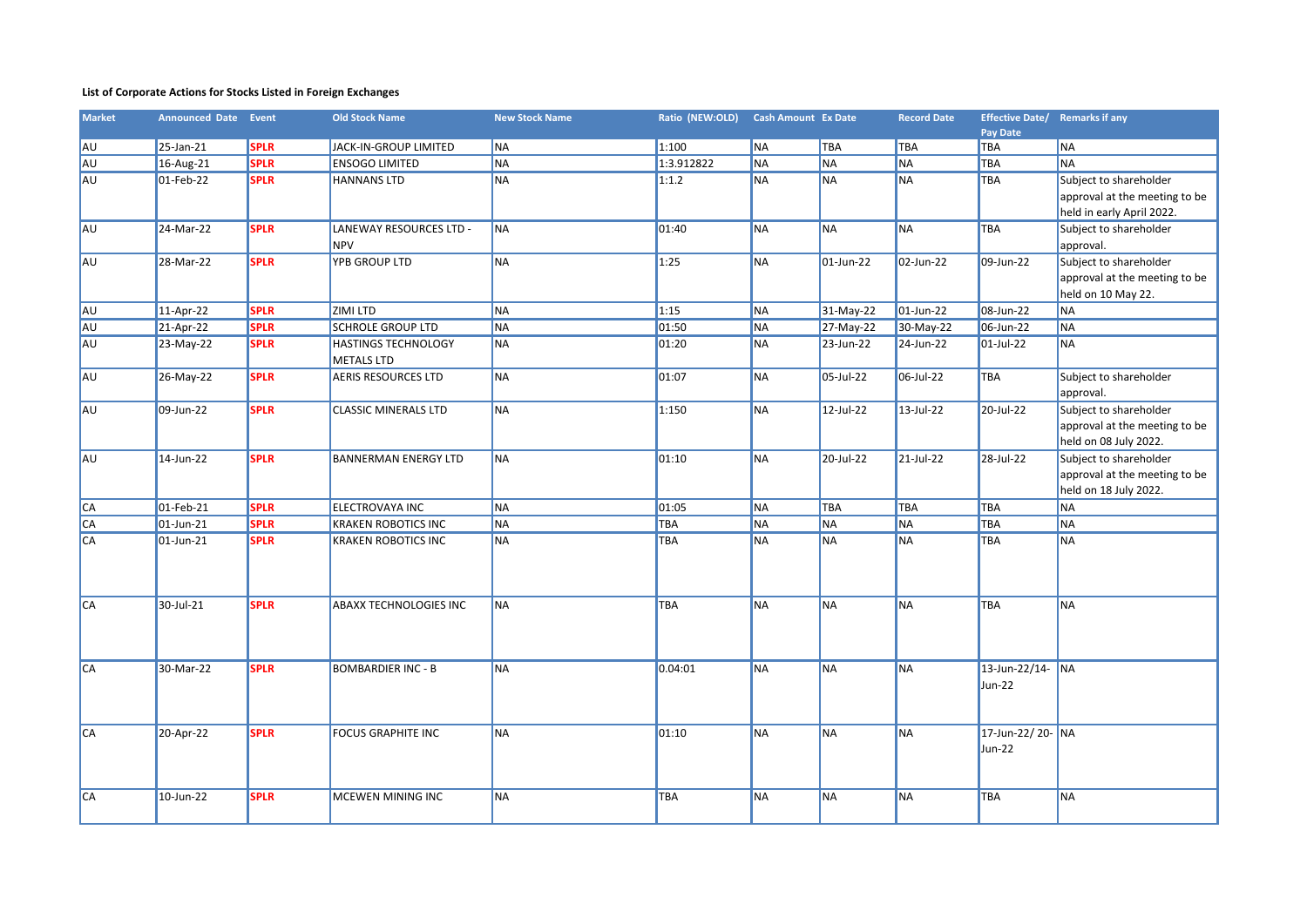| CA             | 18-Jun-22               | <b>SPLR</b> | AFFINOR GROWERS INC - COM NA<br><b>NPV</b>     |                           | 01:10      | <b>NA</b> | <b>NA</b> | <b>NA</b> | 21-Jun-22                    | <b>NA</b>                                                            |
|----------------|-------------------------|-------------|------------------------------------------------|---------------------------|------------|-----------|-----------|-----------|------------------------------|----------------------------------------------------------------------|
| HK             | 17-May-21               | <b>SPLR</b> | ASIA TELEVISION HOLDINGS<br>LTD                | <b>NA</b>                 | 01:10      | <b>NA</b> | <b>NA</b> | <b>NA</b> | <b>TBA</b>                   | <b>NA</b>                                                            |
| HK             | 04-Aug-21               | <b>SPLR</b> | KIU HUNG INTERNATIONAL<br><b>HOLDING</b>       | <b>NA</b>                 | 01:05      | <b>NA</b> | <b>NA</b> | <b>NA</b> | 27-Jun-22/28- NA<br>Jun-22   |                                                                      |
| <b>HK</b>      | 18-Jan-22               | <b>SPLR</b> | RARE EARTH MAGNESIUM<br>TECH GP HLDGS          | <b>NA</b>                 | 01:20      | <b>NA</b> | <b>NA</b> | <b>NA</b> | 04-Jul-22/05- NA<br>Jul-22   |                                                                      |
| HK             | 19-May-22               | <b>SPLR</b> | K GROUP HOLDINGS LTD                           | <b>NA</b>                 | 01:10      | <b>NA</b> | <b>NA</b> | <b>NA</b> | 25-Jul-22/26- NA<br>Jul-22   |                                                                      |
| <b>HK</b>      | 23-May-22               | <b>SPLR</b> | LONGHUI INTERNATIONAL<br><b>HOLDINGS LTD</b>   | <b>NA</b>                 | 01:10      | <b>NA</b> | <b>NA</b> | <b>NA</b> | 30-Jun-22/04- NA<br>Jul-22   |                                                                      |
| <b>HK</b>      | 24-May-22               | <b>SPLR</b> | SINO SPLENDID HOLDINGS LTD NA                  |                           | 01:04      | <b>NA</b> | <b>NA</b> | <b>NA</b> | 24-Jun-22/27- NA<br>Jun-22   |                                                                      |
| HK             | 01-Jun-22               | <b>SPLR</b> | <b>BASETROPHY GROUP</b><br><b>HOLDINGS LTD</b> | <b>NA</b>                 | 01:10      | <b>NA</b> | <b>NA</b> | <b>NA</b> | 11-Jul-22/12-<br>Jul-22      | Subject to shareholders<br>approval.                                 |
| <b>HK</b>      | 09-Jun-22               | <b>SPLR</b> | <b>GBA HOLDINGS LTD</b>                        | <b>NA</b>                 | 01:100     | <b>NA</b> | <b>NA</b> | <b>NA</b> | 21-Jul-22                    | <b>NA</b>                                                            |
| <b>HK</b>      | 09-Jun-22               | <b>SPLR</b> | <b>CBK HOLDINGS LTD</b>                        | <b>NA</b>                 | 1:30       | <b>NA</b> | <b>NA</b> | <b>NA</b> | 20-July-22/21- NA<br>July-22 |                                                                      |
| <b>HK</b>      | 21-Jun-22               | <b>SPLR</b> | TASTY CONCEPTS HOLDING LTD NA                  |                           | 01:10      | <b>NA</b> | <b>NA</b> | <b>NA</b> | 10-Aug-22/11- NA<br>Aug-22   |                                                                      |
| Netherlands    | 17-Dec-20               | <b>SPLR</b> | <b>FUGRO NV</b>                                | <b>FUGRO NV - EURO.10</b> | 01:02      | <b>NA</b> | 21-Dec-20 | 22-Dec-20 | <b>TBA</b>                   | <b>NA</b>                                                            |
| UK             | $\overline{02}$ -Jun-22 | <b>SPLR</b> | <b>GSK PLC</b>                                 | <b>NA</b>                 | TBA        | <b>NA</b> | <b>NA</b> | 18-Jul-22 | 18-Jul-22/19-<br>Jul-22      | Meeting on 06 July 2022 to<br>approve demerger and<br>consolidation. |
| <b>US</b>      | 18-Nov-20               | <b>SPLR</b> | <b>PROTEOSTASIS</b>                            | <b>NA</b>                 | <b>TBA</b> | <b>NA</b> | <b>NA</b> | <b>NA</b> | TBA                          | Proposed reverse split                                               |
| US <sup></sup> | 15-Sep-21               | <b>SPLR</b> | MICT INC COM                                   | <b>NA</b>                 | TBA        | <b>NA</b> | <b>NA</b> | <b>NA</b> | <b>TBA</b>                   | <b>NA</b>                                                            |
| US <sup></sup> | 23-Oct-21               | <b>SPLR</b> | PROMIS NEUROSCIENCES INC                       | <b>NA</b>                 | TBA        | <b>NA</b> | <b>NA</b> | <b>NA</b> | <b>TBA</b>                   | <b>NA</b>                                                            |
| <b>US</b>      | 28-Dec-21               | <b>SPLR</b> | PROSHARES TR ULTRASHORT<br>SP 500              | <b>NA</b>                 | <b>NA</b>  | <b>NA</b> | <b>NA</b> | <b>NA</b> | TBA                          | <b>NA</b>                                                            |
| <b>US</b>      | 11-Apr-22               | <b>SPLR</b> | SERVICESOURCE INTL                             | <b>NA</b>                 | 01:10      | <b>NA</b> | TBA       | TBA       | <b>TBA</b>                   | <b>NA</b>                                                            |
| US <sup></sup> | 18-Apr-22               | <b>SPLR</b> | UNITY BIOTECHNOLOGY                            | <b>NA</b>                 | TBA        | <b>NA</b> | TBA       | TBA       | <b>TBA</b>                   | Subject to meeting approval on<br>24 Jun 2022                        |
| <b>US</b>      | 19-Apr-22               | <b>SPLR</b> | U S WLL SVCS INC CL                            | <b>NA</b>                 | TBA        | <b>NA</b> | TBA       | TBA       | TBA                          | Subject to meeting approval on<br>20 May 2022.                       |
| <b>US</b>      | 19-Apr-22               | <b>SPLR</b> | <b>TOUCHPOINT GROUP</b>                        | <b>NA</b>                 | TBA        | <b>NA</b> | TBA       | TBA       | TBA                          | Subject to meeting approval on<br>22 Apr 2022.                       |
| lus            | 20-Apr-22               | <b>SPLR</b> | <b>TEAM INC COM</b>                            | <b>NA</b>                 | 01:10      | <b>NA</b> | TBA       | TBA       | TBA                          | Subject to approval meeting on<br>01 Jun 2022.                       |
| <b>US</b>      | 20-Apr-22               | <b>SPLR</b> | SURGALIGN HLDGS INC                            | <b>NA</b>                 | 01:30      | <b>NA</b> | TBA       | TBA       | TBA                          | Subject to approval meeting on<br>10 May 2022.                       |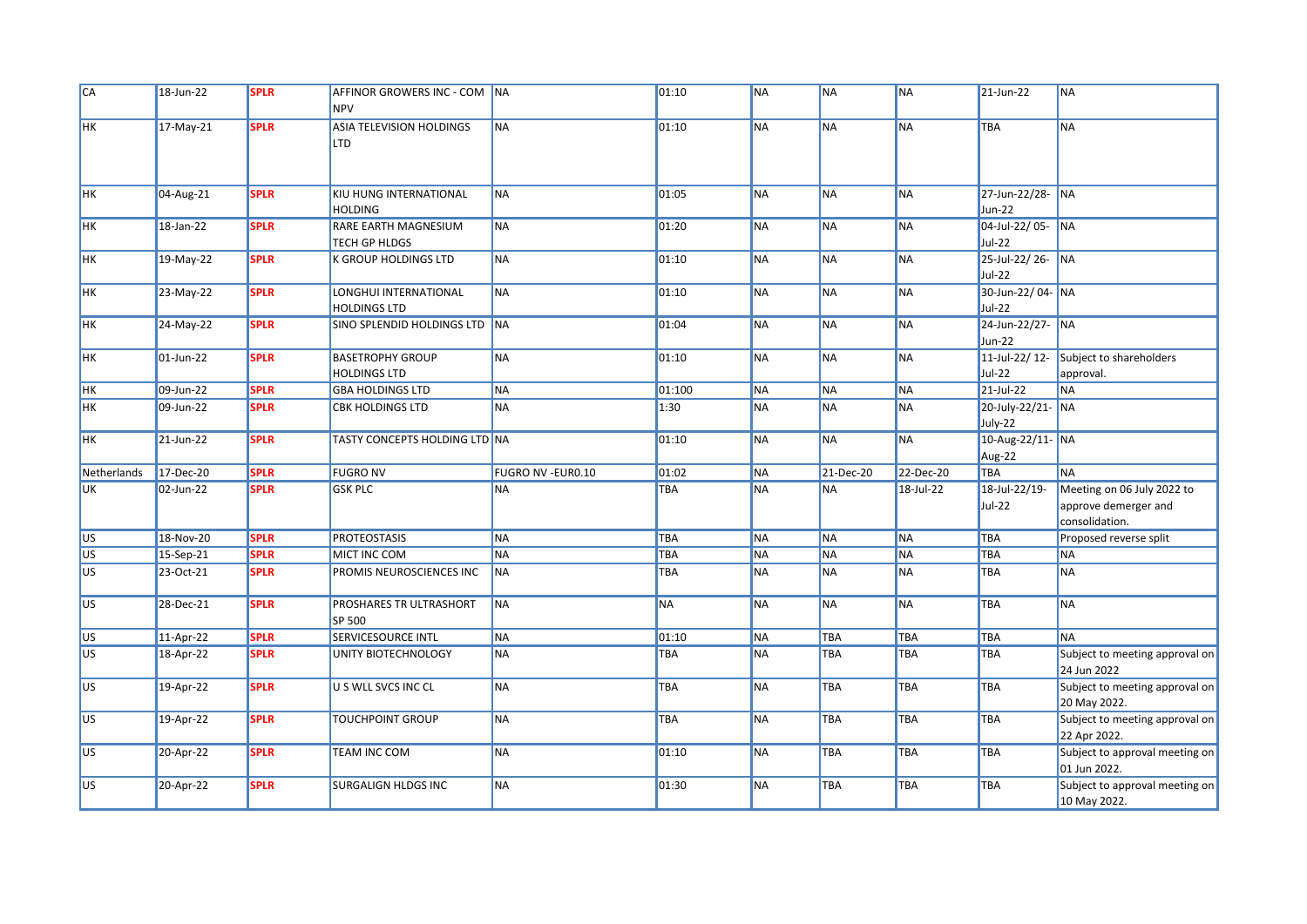| U <sub>S</sub>  | 20-Apr-22 | <b>SPLR</b> | <b>SUNHYDROGEN INC COM</b>                         | <b>NA</b> | 1:500           | <b>NA</b> | <b>TBA</b> | <b>TBA</b> | TBA        | Meeting date to be<br>determined.                                                                                                                                                   |
|-----------------|-----------|-------------|----------------------------------------------------|-----------|-----------------|-----------|------------|------------|------------|-------------------------------------------------------------------------------------------------------------------------------------------------------------------------------------|
| US              | 20-Apr-22 | <b>SPLR</b> | SONNET BIOTHERAPEUTICS<br><b>HOLDINGS INC</b>      | <b>NA</b> | 01:20           | <b>NA</b> | <b>TBA</b> | TBA        | TBA        | Subject to approval meeting on<br>02 Jun 2022.                                                                                                                                      |
| <b>US</b>       | 20-Apr-22 | <b>SPLR</b> | <b>SOLID BIOSCIENCES</b>                           | <b>NA</b> | 01:15           | <b>NA</b> | <b>TBA</b> | TBA        | TBA        | Subject to meeting approval on<br>07 Jun 2022.                                                                                                                                      |
| US <sub>1</sub> | 20-Apr-22 | <b>SPLR</b> | SESEN BIO INC COM                                  | <b>NA</b> | 01:10           | <b>NA</b> | TBA        | TBA        | TBA        | Subject to meetng approval 22<br>Jun 2022.                                                                                                                                          |
| US <sub>1</sub> | 22-Apr-22 | <b>SPLR</b> | TENAX THERAPEUTICS INC                             | <b>NA</b> | 01:20           | <b>NA</b> | <b>TBA</b> | <b>TBA</b> | <b>TBA</b> | Subject to meeting approval on<br>09 Jun 2022.                                                                                                                                      |
| US <sub>1</sub> | 22-Apr-22 | <b>SPLR</b> | SALARIUS PHARMACEUTICALS<br><b>INC</b>             | <b>NA</b> | 01:30           | <b>NA</b> | <b>TBA</b> | TBA        | TBA        | Subject to meeting approval on<br>15 Jun 2022.                                                                                                                                      |
| US <sub>1</sub> | 22-Apr-22 | <b>SPLR</b> | <b>ROOT INC CLA</b>                                | <b>NA</b> | 01:25           | <b>NA</b> | <b>TBA</b> | TBA        | <b>TBA</b> | Subject to approval meeting on<br>07 Jun 2022.                                                                                                                                      |
| <b>US</b>       | 09-May-22 | <b>SPLR</b> | <b>INVESCO MORTGAGE CAPITAL</b><br><b>REIT ORD</b> | <b>NA</b> | 01:10           | <b>NA</b> | 06-Jun-22  | 06-Jun-22  | 06-Jun-22  | <b>NA</b>                                                                                                                                                                           |
| US <sub></sub>  | 10-May-22 | <b>SPLR</b> | WAITR HLDGS INC COM                                | <b>NA</b> | <b>TBA</b>      | <b>NA</b> | <b>NA</b>  | <b>NA</b>  | TBA        | <b>NA</b>                                                                                                                                                                           |
| US <sup></sup>  | 18-May-22 | <b>SPLR</b> | SOFI TECHNOLOGIES INC COM                          | <b>NA</b> | <b>TBA</b>      | <b>NA</b> | <b>NA</b>  | <b>NA</b>  | TBA        | <b>NA</b>                                                                                                                                                                           |
| US <sup></sup>  | 21-May-22 | <b>SPLR</b> | <b>BOQII HOLDING ADR REP CL A</b><br>ORD           | <b>NA</b> | 01:06           | <b>NA</b> | 03-Jun-22  | 03-Jun-22  | 03-Jun-22  | <b>NA</b>                                                                                                                                                                           |
| US <sup></sup>  | 23-May-22 | <b>SPLR</b> | <b>IBIO ORD</b>                                    | <b>NA</b> | 1:25            | <b>NA</b> | <b>NA</b>  | <b>NA</b>  | 01-Jul-22  | Effective date, Pay date,<br>Record date and EX date to be<br>announced.                                                                                                            |
| US <sup></sup>  | 30-May-22 | <b>SPLR</b> | CASI PHARMACEUTICALS ORD                           | <b>NA</b> | 01:10           | <b>NA</b> | 02-Jun-22  | 02-Jun-22  | 02-Jun-22  | <b>NA</b>                                                                                                                                                                           |
| US <sup>-</sup> | 30-May-22 | <b>SPLR</b> | <b>GREAT PANTHER MINING</b>                        | <b>NA</b> | <b>TBA</b>      | <b>NA</b> | <b>NA</b>  | <b>NA</b>  | 29-Jun-22  | <b>NA</b>                                                                                                                                                                           |
| US <sub>1</sub> | 02-Jun-22 | <b>SPLR</b> | RISE EDUCATION CAYMAN ADR NA                       |           | 1:5             | <b>NA</b> | 10-Jun-22  | 10-Jun-22  | 10-Jun-22  | <b>NA</b>                                                                                                                                                                           |
| US <sup></sup>  | 03-Jun-22 | <b>SPLR</b> | PENNSYLVANIA REIT ORD                              | <b>NA</b> | 01:15           | <b>NA</b> | 16-Jun-22  | 16-Jun-22  | 16-Jun-22  | <b>NA</b>                                                                                                                                                                           |
| US <sup></sup>  | 03-Jun-22 | <b>SPLR</b> | <b>HISTOGEN ORD</b>                                | <b>NA</b> | 01:20           | <b>NA</b> | 03-Jun-22  | 03-Jun-22  | 03-Jun-22  | <b>NA</b>                                                                                                                                                                           |
| US <sup></sup>  | 03-Jun-22 | <b>SPLR</b> | SITIO ROYALTIES CL A ORD                           | <b>NA</b> | 1:4             | <b>NA</b> | 06-Jun-22  | 06-Jun-22  | 06-Jun-22  | <b>NA</b>                                                                                                                                                                           |
| US              | 06-Jun-22 | <b>SPLR</b> | <b>AVIVA ADR</b>                                   | <b>NA</b> | 0.76:1          | <b>NA</b> | 06-Jun-22  | 06-Jun-22  | 06-Jun-22  | Cancellation fee of US\$0.05 per<br>ADS cancelled in connection<br>with the reverse split and an<br>issuance fee of US\$0.05 per<br>ADS issued wil be charged by<br>the depositary. |
| U <sub>S</sub>  | 06-Jun-22 | <b>SPLR</b> | FALCON MINERALS CORP                               | <b>NA</b> | TBA             | <b>NA</b> | <b>NA</b>  | <b>NA</b>  | 06-Jun-22  | <b>NA</b>                                                                                                                                                                           |
| US <sup></sup>  | 06-Jun-22 | <b>SPLR</b> | <b>FANGDD NETWORK GROUP</b><br><b>ADR</b>          | <b>NA</b> | 01:15           | <b>NA</b> | 07-Jun-22  | 07-Jun-22  | 07-Jun-22  | <b>NA</b>                                                                                                                                                                           |
| <b>US</b>       | 07-Jun-22 | <b>SPLR</b> | AIKIDO PHARMA ORD                                  | <b>NA</b> | $\boxed{01:17}$ | <b>NA</b> | 07-Jun-22  | 07-Jun-22  | 07-Jun-22  | <b>NA</b>                                                                                                                                                                           |
| US <sup></sup>  | 07-Jun-22 | <b>SPLR</b> | ADVAXIS INC COM R/S                                | <b>NA</b> | 0.0125:1        | <b>NA</b> | <b>NA</b>  | <b>NA</b>  | 06-Jun-22  | <b>NA</b>                                                                                                                                                                           |
| US <sup></sup>  | 10-Jun-22 | <b>SPLR</b> | NEPTUNE WELLNESS<br><b>SOLUTIONS ORD</b>           | <b>NA</b> | 01:35           | <b>NA</b> | 13-Jun-22  | 13-Jun-22  | 13-Jun-22  | <b>NA</b>                                                                                                                                                                           |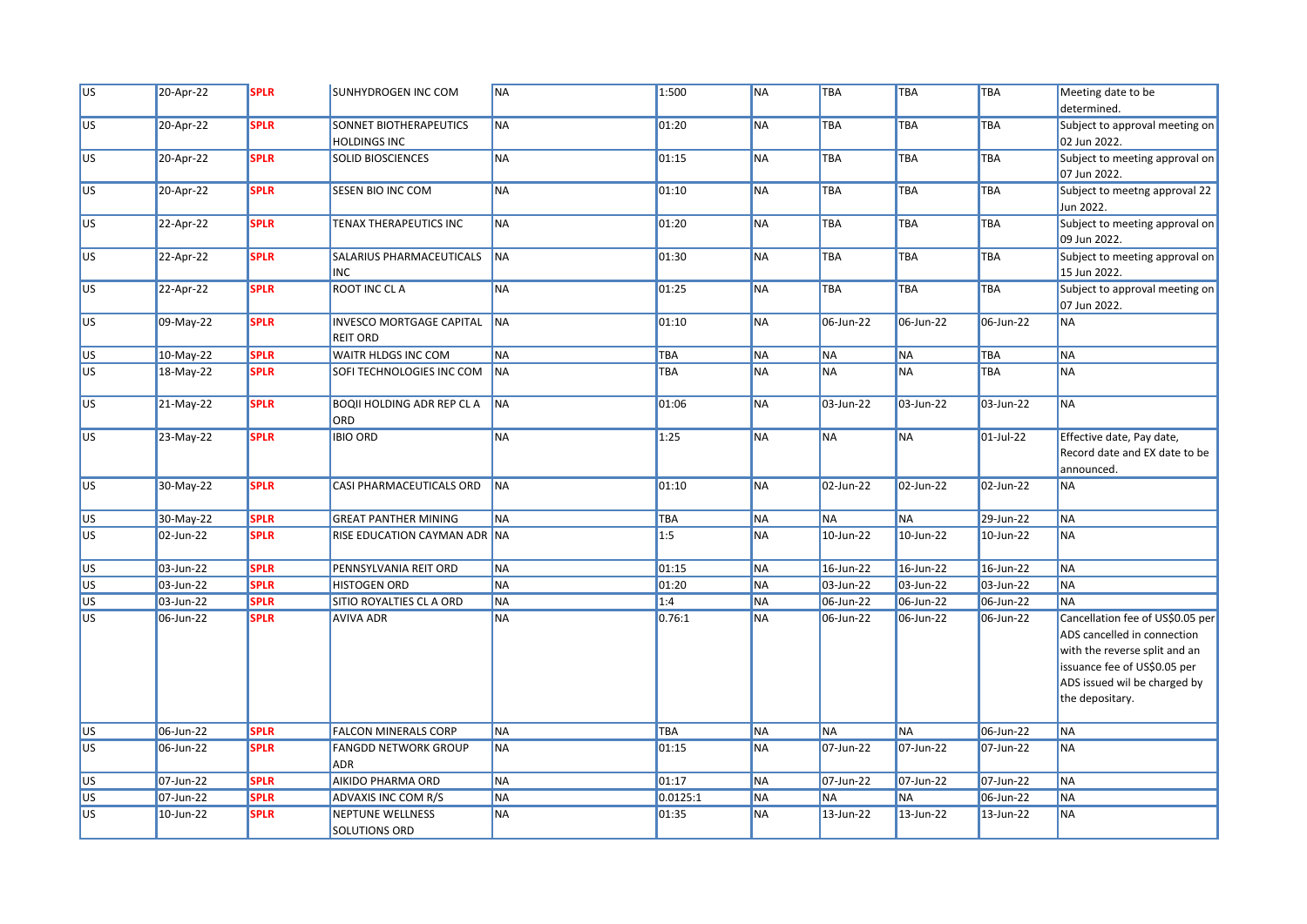| U <sub>S</sub>  | 13-Jun-22 | <b>SPLR</b> | <b>NAAS TECHNOLOGY ADR</b>                                   | <b>NA</b>                                         | 01:05      | <b>NA</b>       | 13-Jun-22  | 13-Jun-22  | 13-Jun-22    | <b>NA</b>                                                                                |
|-----------------|-----------|-------------|--------------------------------------------------------------|---------------------------------------------------|------------|-----------------|------------|------------|--------------|------------------------------------------------------------------------------------------|
| US <sup></sup>  | 14-Jun-22 | <b>SPLR</b> | TDH HOLDINGS ORD                                             | <b>NA</b>                                         | 01:20      | <b>NA</b>       | 14-Jun-22  | 14-Jun-22  | 14-Jun-22    | <b>NA</b>                                                                                |
| US <sup></sup>  | 15-Jun-22 | <b>SPLR</b> | CALITHERA BIOSCIENCES ORD                                    | <b>NA</b>                                         | 01:20      | <b>NA</b>       | 15-Jun-22  | 15-Jun-22  | 15-Jun-22    | <b>NA</b>                                                                                |
| US <sub>1</sub> | 20-Jun-22 | <b>SPLR</b> | MINERVA NEUROSCIENCES<br>ORD                                 | <b>NA</b>                                         | 01:08      | <b>NA</b>       | 21-Jun-22  | 21-Jun-22  | 21-Jun-22    | <b>NA</b>                                                                                |
| <b>US</b>       | 22-Jun-22 | <b>SPLR</b> | <b>WISEKEY INTERNATIONAL</b><br><b>HOLDINGS ADR</b>          | <b>NA</b>                                         | 01:02      | <b>NA</b>       | 23-Jun-22  | 23-Jun-22  | 23-Jun-22    | <b>NA</b>                                                                                |
| lus.            | 24-Jun-22 | <b>SPLR</b> | STAFFING 360 SOLUTIONS ORD NA                                |                                                   | 01:10      | <b>NA</b>       | 24-Jun-22  | 24-Jun-22  | $24$ -Jun-22 | <b>NA</b>                                                                                |
| AU              | 30-Aug-18 | MRGR        | <b>HUTCHISON</b><br><b>TELECOMMUNICATIONS</b><br>AUSTRALIA L | TPG TELECOM LIMITED                               | <b>NA</b>  | <b>NA</b>       | <b>NA</b>  | <b>NA</b>  | TBA          | <b>NA</b>                                                                                |
| AU              | 02-Nov-20 | <b>MRGR</b> | <b>ICAR ASIA LTD</b>                                         | <b>NA</b>                                         | <b>NA</b>  | <b>AUD 0.55</b> | <b>TBA</b> | <b>TBA</b> | <b>TBA</b>   | <b>NA</b>                                                                                |
| AU              | 06-Nov-20 | <b>CHAN</b> | <b>NORTHERN MINING NPV</b>                                   | TBA                                               | <b>NA</b>  | <b>NA</b>       | <b>NA</b>  | <b>NA</b>  | TBA          | <b>NA</b>                                                                                |
| AU              | 25-Jan-21 | <b>EXOF</b> | JACK-IN-GROUP LIMITED                                        | JIG HOLDINGS BERHAD-<br>UNLISTED FOREIGN SECURITY | 15:01      | <b>NA</b>       | TBA        | TBA        | <b>TBA</b>   | Following the Capital<br>Reconstruction of 100 into 1                                    |
| AU              | 09-Feb-21 | <b>SOFF</b> | <b>FIREFINCH LTD</b>                                         | LEO LITHIUM LIMITED                               | 1:1.4      | <b>NA</b>       | 03-Jun-22  | 06-Jun-22  | 09-Jun-22    | <b>NA</b>                                                                                |
| AU              | 22-Feb-21 | <b>SOFF</b> | CLEAN TEQ HOLDINGS LTD                                       | TBA                                               | <b>TBA</b> | <b>NA</b>       | <b>NA</b>  | ΝA         | <b>TBA</b>   | Subject to shareholder<br>approval at the meeting to be<br>held on a date to be advised. |
| AU              | 12-Apr-21 | <b>CHAN</b> | MOBECOM LIMITED                                              | TBA                                               | <b>NA</b>  | <b>NA</b>       | <b>NA</b>  | <b>NA</b>  | <b>TBA</b>   | Subject to shareholder<br>approval at the meeting to be<br>held on 11 May 2021.          |
| AU              | 23-Apr-21 | <b>SOFF</b> | AMP LTD                                                      | TBA                                               | TBA        | <b>NA</b>       | <b>NA</b>  | <b>NA</b>  | <b>TBA</b>   | Transaction is expected to<br>complete during 2H2022                                     |
| AU              | 28-Apr-21 | BONU        | <b>CORELLA RESOURCES LTD</b>                                 | <b>NA</b>                                         | 01:01      | <b>NA</b>       | <b>NA</b>  | <b>NA</b>  | <b>TBA</b>   | <b>NA</b>                                                                                |
| AU              | 27-May-21 | <b>CHAN</b> | NEW ENERGY MINERALS LTD                                      | <b>TBA</b>                                        | <b>NA</b>  | <b>NA</b>       | <b>NA</b>  | <b>NA</b>  | <b>TBA</b>   | Subject to shareholder<br>approval at the meeting to be<br>held on 09 Aug 2021.          |
| AU              | 16-Jun-21 | <b>MRGR</b> | MYANMAR METALS LTD                                           | <b>NA</b>                                         | <b>NA</b>  | <b>AUD0.035</b> | <b>NA</b>  | <b>NA</b>  | TBA          | <b>NA</b>                                                                                |
| AU              | 25-Jun-21 | <b>SOFF</b> | COMMONWEALTH BANK OF<br><b>AUSTRALIA</b>                     | <b>TBA</b>                                        | TBA        | <b>NA</b>       | <b>NA</b>  | <b>NA</b>  | <b>TBA</b>   | <b>NA</b>                                                                                |
| AU              | 05-Jul-21 | <b>SOFF</b> | TABCORP HOLDINGS LTD                                         | THE LOTTERY CORPORATION<br>(TLC)                  | 01:01      | <b>NA</b>       | 24-May-22  | 25-May-22  | 01-Jun-22    | The ratio is an approximation.                                                           |
| AU              | 11-Aug-21 | <b>MRGR</b> | <b>IRESS LIMITED</b>                                         | <b>NA</b>                                         | <b>NA</b>  | AUD15.91        | <b>NA</b>  | <b>NA</b>  | <b>TBA</b>   | $N_A$                                                                                    |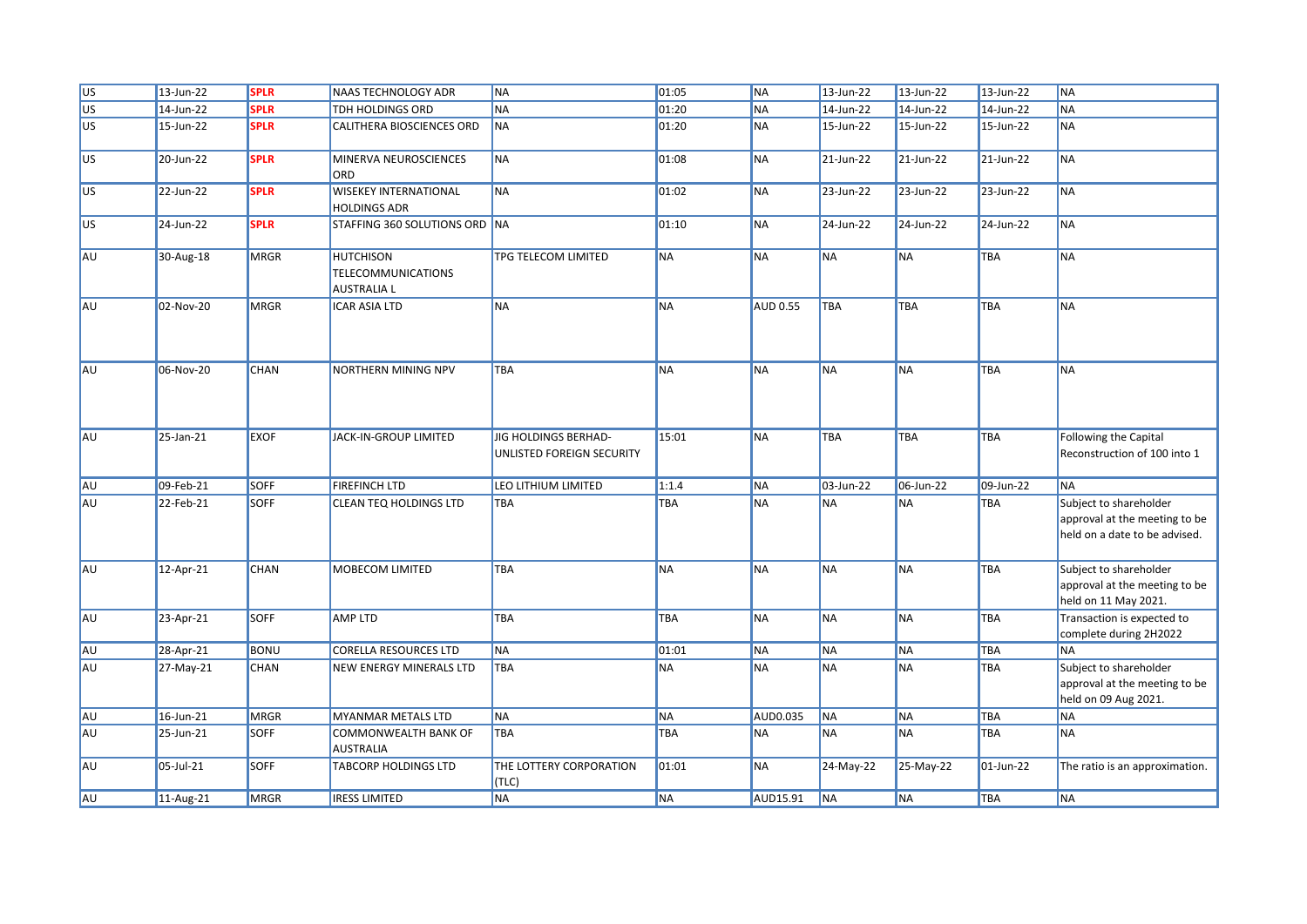| AU | 18-Aug-21 | <b>CHAN</b> | ELECTRA PRIVATE EQUITY PLC             | UNBOUND GROUP PLC                            | <b>NA</b> | <b>NA</b>        | <b>NA</b> | <b>NA</b> | <b>TBA</b>                     | The relevant resolution was<br>duly passed at the general<br>meeting held.                                                        |
|----|-----------|-------------|----------------------------------------|----------------------------------------------|-----------|------------------|-----------|-----------|--------------------------------|-----------------------------------------------------------------------------------------------------------------------------------|
| AU | 24-Aug-21 | <b>CHAN</b> | <b>DEALT LIMITED</b>                   | <b>TBA</b>                                   | <b>NA</b> | <b>NA</b>        | <b>NA</b> | <b>NA</b> | TBA                            | Subject to shareholder<br>approval at the meeting to be<br>held on 23 Sep 2021.                                                   |
| AU | 19-Nov-21 | <b>MRGR</b> | <b>CROWN RESORTS LTD</b>               | <b>NA</b>                                    | <b>NA</b> | <b>AUD 13.10</b> | <b>NA</b> | 17-Jun-22 | 15-Jun-22/24-<br><b>Jun-22</b> | Court approval has been<br>received.                                                                                              |
| AU | 16-Dec-21 | <b>MRGR</b> | <b>WESTERN AREAS LIMITED</b>           | <b>NA</b>                                    | <b>NA</b> | <b>AUD 3.87</b>  | <b>NA</b> | 10-Jun-22 | 08-Jun-22/20-<br>Jun-22        | Court approval has been<br>received.                                                                                              |
| AU | 28-Feb-22 | <b>MRGR</b> | SEZZLE INC                             | <b>ZIP CO LIMITED</b>                        | 0.98:1    | <b>NA</b>        | <b>NA</b> | <b>NA</b> | TBA                            | <b>NA</b>                                                                                                                         |
| AU | 24-Mar-22 | <b>CHAN</b> | LANEWAY RESOURCES LTD -<br><b>NPV</b>  | <b>TBA</b>                                   | <b>NA</b> | <b>NA</b>        | <b>NA</b> | <b>NA</b> | TBA                            | Subject to shareholder<br>approval.                                                                                               |
| AU | 24-Mar-22 | <b>BONU</b> | <b>BLUGLASS LTD</b>                    | <b>BLUGLASS LTD - CW22</b>                   | 01:08     | <b>NA</b>        | 27-May-22 | 30-May-22 | 06-Jun-22                      | <b>NA</b>                                                                                                                         |
| AU | 31-Mar-22 | <b>MRGR</b> | VIMY RESOURCES LIMITED -<br><b>NPV</b> | <b>DEEP YELLOW LTD</b>                       | 0.294:01  | <b>NA</b>        | <b>NA</b> | 29-Jul-22 | 27-Jul-22/04-<br>Aug-22        | Subject to shareholder<br>approval at a meeting to be<br>held on 20 July 2022. Second<br>court date scheduled on 26 July<br>2022. |
| AU | 08-Apr-22 | <b>SOFF</b> | <b>BHP GROUP LIMITED</b>               | WOODSIDE ENERGY GROUP LTD 1:5.534            |           | <b>NA</b>        | 25-May-22 | 26-May-22 | 01-Jun-22                      | <b>NA</b>                                                                                                                         |
| AU | 11-Apr-22 | <b>MRGR</b> | <b>RESAPP HEALTH LIMITED</b>           | <b>NA</b>                                    | <b>NA</b> | <b>AUD 0.146</b> | <b>NA</b> | <b>NA</b> | TBA                            | Expected to be implemented in<br>late Jun 2022. Subject to<br>approval of offer conditions.                                       |
| AU | 26-Apr-22 | CHAN        | <b>GTI RESOURCES LTD</b>               | <b>GTI ENERGY LTD</b>                        | <b>NA</b> | <b>NA</b>        | <b>NA</b> | <b>NA</b> | 01-Jun-22                      | <b>NA</b>                                                                                                                         |
| AU | 26-Apr-22 | CHAN        | CELSIUS RESOURCES LIMITED              | <b>TBA</b>                                   | <b>NA</b> | <b>NA</b>        | <b>NA</b> | <b>NA</b> | TBA                            | <b>NA</b>                                                                                                                         |
| AU | 29-Apr-22 | CHAN        | <b>NICKEL MINES LIMITED</b>            | NICKEL INDUSTRIES LIMITED                    | <b>NA</b> | <b>NA</b>        | <b>NA</b> | <b>NA</b> | 03-Jun-22                      | <b>NA</b>                                                                                                                         |
| AU | 04-May-22 | <b>BONU</b> | WHITE ROCK MINERALS LTD                | WHITE ROCK MINERALS LTD -<br>LOYALTY OPTIONS | 01:02     | <b>NA</b>        | <b>NA</b> | <b>NA</b> | TBA                            | SUBJECT TO SHAREHOLDER<br>APPROVAL AT THE MEETING<br>TO BE HELD IN MID JUNE 2022.                                                 |
| AU | 11-May-22 | CHAN        | REDBANK COPPER LIMITED                 | NT MINERALS LIMITED                          | <b>NA</b> | <b>NA</b>        | <b>NA</b> | <b>NA</b> | 20-Jun-22                      | <b>NA</b>                                                                                                                         |
| AU | 20-May-22 | <b>MRGR</b> | MYDEAL.COM AU LTD                      | <b>NA</b>                                    | <b>NA</b> | <b>AUD 1.05</b>  | <b>NA</b> | <b>NA</b> | TBA                            | Subject to shareholder<br>approval at the meeting to be<br>held in Q3 2022.                                                       |
| AU | 24-May-22 | <b>SPLF</b> | <b>ETFS PHYSICAL GOLD</b>              | <b>NA</b>                                    | 10:01     | <b>NA</b>        | 08-Jun-22 | 09-Jun-22 | 17-Jun-22                      | <b>NA</b>                                                                                                                         |
| AU | 27-Apr-22 | <b>CHAN</b> | <b>VGI PARTNERS LTD</b>                | <b>REGAL PARTNERS LTD</b>                    | 01:01     | <b>NA</b>        | 07-Jun-22 | <b>NA</b> | 07-Jun-22                      | <b>NA</b>                                                                                                                         |
| AU | 14-Jun-22 | CHAN        | <b>OILEX LTD</b>                       | TBA                                          | <b>NA</b> | <b>NA</b>        | <b>NA</b> | <b>NA</b> | TBA                            | Subject to shareholder<br>approval at the meeting to be<br>held on 13 July 2022.                                                  |
| AU | 20-Jun-22 | <b>SOFF</b> | ILUKA RESOURCES LTD                    | <b>NA</b>                                    | 01:01     | <b>NA</b>        | 27-Jul-22 | 28-Jul-22 | 04-Aug-22                      | Subject to shareholder<br>approval at the meeting to be<br>held on 22 July 2022. Ratio is<br>approximate.                         |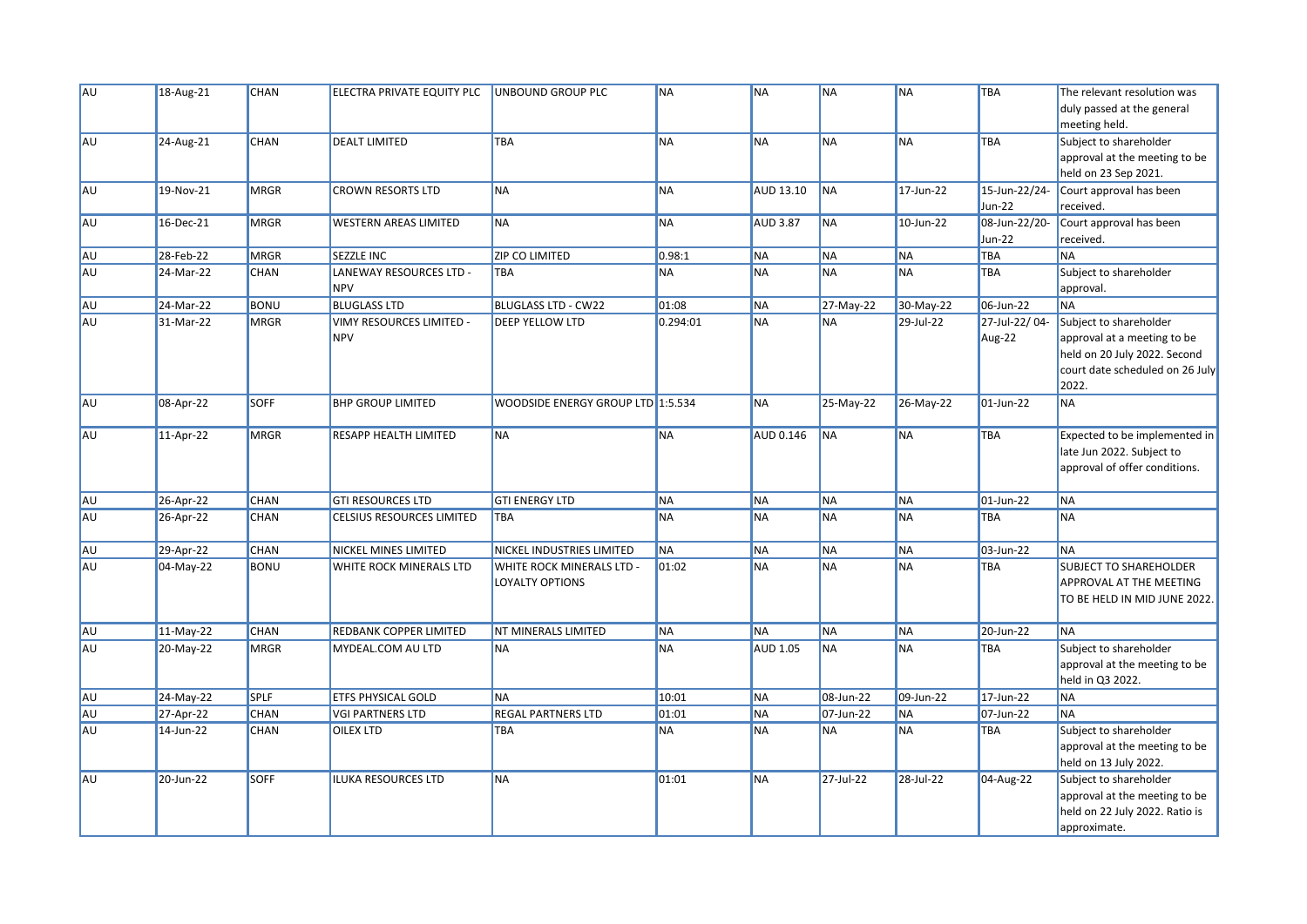| $\overline{CA}$ | $ 01-Feb-21$            | <b>CHAN</b> | SLE SYNERGY LTD- COM NPV                               | <b>BYT HOLDINGS LTD</b>                          | <b>NA</b>  | <b>NA</b> | <b>NA</b> | <b>NA</b> | TBA                        | <b>NA</b>                                                                                                                                                  |
|-----------------|-------------------------|-------------|--------------------------------------------------------|--------------------------------------------------|------------|-----------|-----------|-----------|----------------------------|------------------------------------------------------------------------------------------------------------------------------------------------------------|
| <b>CA</b>       | 31-Mar-21               | MRGR        | <b>GT GOLD CORP</b>                                    | <b>NA</b>                                        | <b>NA</b>  | CAD 3.25  | <b>NA</b> | <b>NA</b> | <b>TBA</b>                 | <b>NA</b>                                                                                                                                                  |
| CA              | $\overline{07}$ -May-21 | MRGR        | SHAW COMMUNICATIONS INC NA                             |                                                  | <b>NA</b>  | CAD 40.50 | <b>NA</b> | <b>NA</b> | <b>TBA</b>                 | <b>NA</b>                                                                                                                                                  |
| <b>CA</b>       | 12-Jun-21               | <b>MRGR</b> | URANIUM PARTICIPATION<br><b>CORP</b>                   | TBA                                              | 01:01      | <b>NA</b> | <b>NA</b> | <b>NA</b> | TBA                        | <b>NA</b>                                                                                                                                                  |
| CA              | 19-Apr-22               | <b>CHAN</b> | HPQ-SILICON RESOURCES INC                              | <b>TBA</b>                                       | <b>NA</b>  | <b>NA</b> | <b>NA</b> | <b>NA</b> | <b>TBA</b>                 | <b>NA</b>                                                                                                                                                  |
| CA              | 05-May-22               | <b>SPLF</b> | <b>ARHT MEDIA INC</b>                                  | <b>NA</b>                                        | <b>TBA</b> | <b>NA</b> | <b>NA</b> | <b>NA</b> | <b>TBA</b>                 | <b>NA</b>                                                                                                                                                  |
| <b>CA</b>       | 10-May-22               | <b>MRGR</b> | <b>QUESTEX GOLD AND COPPER</b><br>LTD                  | <b>SKEENA RESOURCES LTD</b>                      | 0.0367:01  | CAD 0.65  | <b>NA</b> | <b>NA</b> | 01-Jun-22/03-<br>Jun-22    | <b>NA</b>                                                                                                                                                  |
| CA              | 11-Jun-22               | <b>CHAN</b> | <b>GROUP TEN METALS INC</b>                            | <b>STILLWATER CRITICAL</b><br>MINERALS CORP      | <b>NA</b>  | <b>NA</b> | <b>NA</b> | <b>NA</b> | 14-Jun-22                  | <b>NA</b>                                                                                                                                                  |
| CA              | 12-May-22               | <b>CHAN</b> | CANADA COMPUTATIONAL<br>UNLIMITED CORP                 | SATO TECHNOLOGIES CORP                           | <b>NA</b>  | <b>NA</b> | <b>NA</b> | <b>NA</b> | 16-Jun-22/17- NA<br>Jun-22 |                                                                                                                                                            |
| <b>CA</b>       | 17-Jun-22               | <b>MRGR</b> | <b>GENESIS METALS CORP</b>                             | <b>NORTHERN SUPERIOR</b><br><b>RESOURCES INC</b> | 0.2304:1   | <b>NA</b> | <b>NA</b> | <b>NA</b> | <b>TBA</b>                 | <b>NA</b>                                                                                                                                                  |
| CA              | 23-Jun-22               | <b>CHAN</b> | STAKEHOLDER GOLD CORP                                  | <b>TBA</b>                                       | <b>NA</b>  | <b>NA</b> | <b>NA</b> | <b>NA</b> | <b>TBA</b>                 | <b>NA</b>                                                                                                                                                  |
| <b>CA</b>       | 24-Jun-22               | MRGR        | <b>BEARING LITHIUM CORP</b>                            | <b>TBA</b>                                       | <b>NA</b>  | TBA       | <b>NA</b> | <b>NA</b> | <b>TBA</b>                 | <b>NA</b>                                                                                                                                                  |
| France          | 09-May-22               | <b>BONU</b> | AIR LIQUIDE(L') - EUR5.5(PRIME NA<br>FIDELIT)(REGD)    |                                                  | 01:10      | <b>NA</b> | 06-Jun-22 | 07-Jun-22 | 08-Jun-22                  | <b>NA</b>                                                                                                                                                  |
| France          | 09-May-22               | <b>BONU</b> | AIR LIQUIDE SA                                         | <b>NA</b>                                        | 01:10      | <b>NA</b> | 06-Jun-22 | 07-Jun-22 | 08-Jun-22                  | <b>NA</b>                                                                                                                                                  |
| Germany         | 06-Oct-21               | <b>BONU</b> | PREOS GLOBAL OFFICE REAL<br><b>ESTATE &amp; TECHNO</b> | <b>NA</b>                                        | 01:18      | <b>NA</b> | 06-Oct-21 | 07-Oct-21 | TBA                        | Settlement date of shares from<br>interim to final line to be<br>advised                                                                                   |
| <b>HK</b>       | 29-Sep-20               | <b>SOFF</b> | <b>JD.COM INC</b>                                      | <b>NA</b>                                        | <b>TBA</b> | <b>NA</b> | <b>NA</b> | <b>NA</b> | <b>TBA</b>                 | <b>NA</b>                                                                                                                                                  |
| <b>HK</b>       | 09-Oct-20               | <b>SOFF</b> | <b>GUANGZHOU BAIYUNSHAN</b><br>PHARMACEUTICAL HOLDING  | <b>TBA</b>                                       | TBA        | <b>NA</b> | <b>NA</b> | <b>NA</b> | TBA                        | <b>NA</b>                                                                                                                                                  |
| <b>HK</b>       | 21-May-21               | <b>CHAN</b> | UNITED CO RUSAL<br><b>INTERNATIONAL CO</b>             | <b>NA</b>                                        | <b>NA</b>  | <b>NA</b> | <b>NA</b> | <b>NA</b> | <b>TBA</b>                 | Proposed change of company<br>name will not proceed.                                                                                                       |
| HK              | 05-Aug-21               | SOFF        | SHUI ON LAND LTD                                       | TBA                                              | TBA        | <b>NA</b> | <b>NA</b> | <b>NA</b> | TBA                        | <b>NA</b>                                                                                                                                                  |
| <b>HK</b>       | 30-Aug-21               | <b>SOFF</b> | POWERLONG REAL ESTATE<br><b>HOLDINGS LTD</b>           | TBA                                              | TBA        | <b>NA</b> | <b>NA</b> | <b>NA</b> | TBA                        | <b>NA</b>                                                                                                                                                  |
| <b>HK</b>       | 09-Nov-21               | <b>SOFF</b> | CHINA VANKE CO LTD                                     | <b>NA</b>                                        | <b>NA</b>  | <b>NA</b> | <b>NA</b> | <b>NA</b> | <b>TBA</b>                 | Subject to approval of the<br>shareholders of the company,<br>the approval of the CSRC, the<br>Hong Kong stock exchange and<br>other relevant authorities. |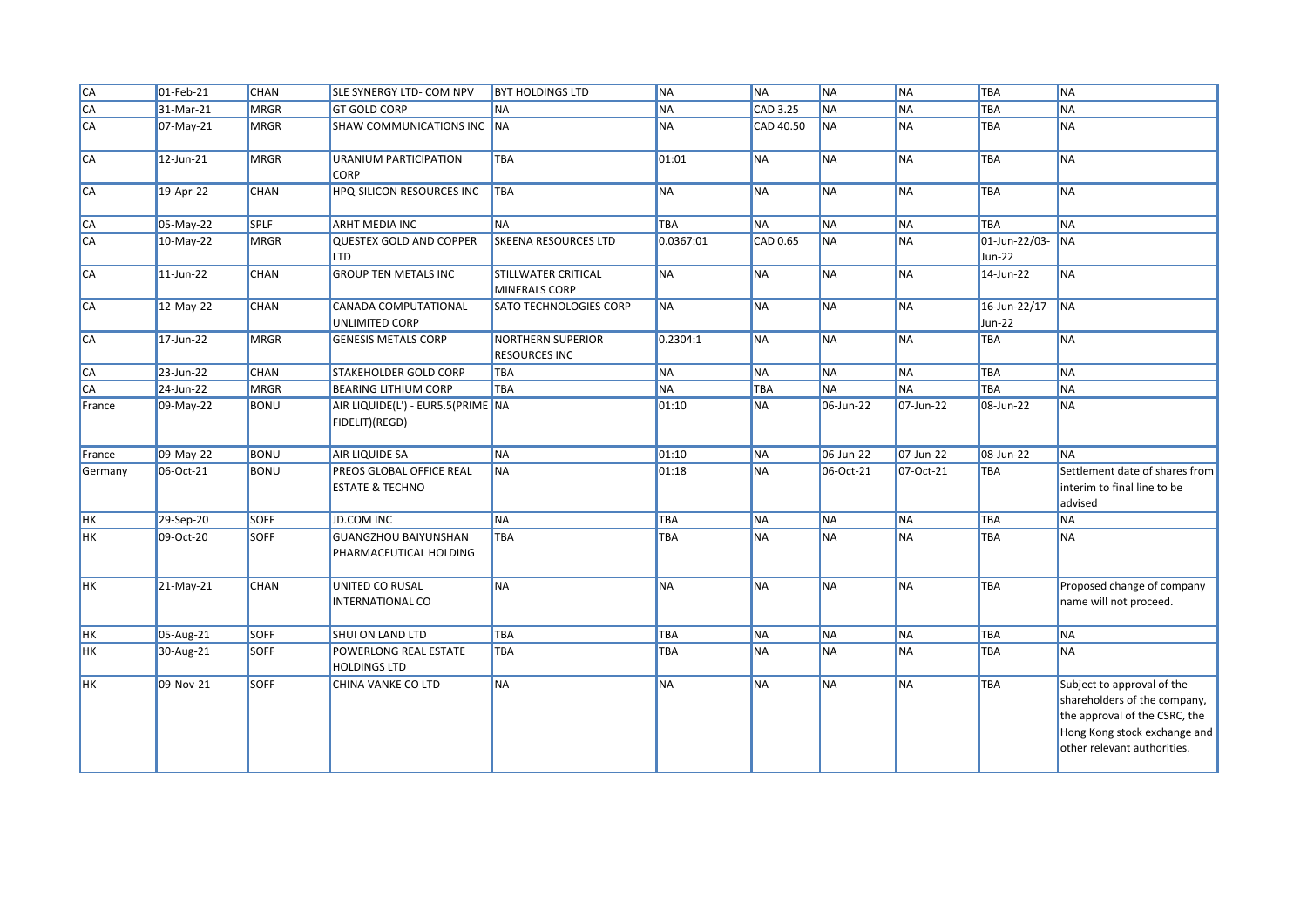| HK             | 19-Nov-21           | <b>SOFF</b> | HUABAO INTERNATIONAL         | <b>NA</b>                   | <b>NA</b> | <b>NA</b>       | <b>NA</b> | <b>NA</b>    | <b>TBA</b> | Subject to various conditions   |
|----------------|---------------------|-------------|------------------------------|-----------------------------|-----------|-----------------|-----------|--------------|------------|---------------------------------|
|                |                     |             | <b>HOLDINGS LTD</b>          |                             |           |                 |           |              |            | and factors, including the      |
|                |                     |             |                              |                             |           |                 |           |              |            | approval of the stock           |
|                |                     |             |                              |                             |           |                 |           |              |            | exchange, the final decision of |
|                |                     |             |                              |                             |           |                 |           |              |            | the board, the market           |
|                |                     |             |                              |                             |           |                 |           |              |            | conditions.                     |
| HK             | 21-Dec-21           | <b>SOFF</b> | CHINA WATER AFFAIRS GROUP NA |                             | <b>NA</b> | <b>NA</b>       | <b>NA</b> | <b>NA</b>    | <b>TBA</b> | Subject to, among others,       |
|                |                     |             | LTD                          |                             |           |                 |           |              |            | prevailing market conditions    |
|                |                     |             |                              |                             |           |                 |           |              |            | and the approvals from the      |
|                |                     |             |                              |                             |           |                 |           |              |            | relevant authorities and the    |
|                |                     |             |                              |                             |           |                 |           |              |            | board.                          |
|                |                     |             |                              |                             |           |                 |           |              |            |                                 |
| HK             | 24-Mar-22           | <b>BONU</b> | CIFI HOLDINGS GROUP CO LTD   | <b>NA</b>                   | 4:100     | <b>NA</b>       | 17-Jun-22 | 20-Jun-22    | 30-Jun-22  | <b>NA</b>                       |
|                |                     |             |                              |                             |           |                 |           |              |            |                                 |
| <b>HK</b>      | 28-Mar-22           | <b>BONU</b> | PHARMARON BEIJING CO LTD     | <b>NA</b>                   | 05:10     | <b>NA</b>       | 06-Jun-22 | 07-Jun-22    | 05-Jul-22  | <b>NA</b>                       |
|                |                     |             |                              |                             |           |                 |           |              |            |                                 |
| <b>HK</b>      | 28-Mar-22           | <b>BONU</b> | MECOM POWER AND              | <b>NA</b>                   | 01:02     | <b>NA</b>       | 01-Jun-22 | 02-Jun-22    | 29-Jun-22  | <b>NA</b>                       |
|                |                     |             | <b>CONSTRUCTION LTD</b>      |                             |           |                 |           |              |            |                                 |
| HK             | 28-Mar-22           | <b>BONU</b> | HAITONG INTERNATIONAL        | <b>NA</b>                   | 01:10     | <b>NA</b>       | 08-Jun-22 | 09-Jun-22    | 23-Jun-22  | <b>NA</b>                       |
|                |                     |             | SECURITIES GROUP LTD         |                             |           |                 |           |              |            |                                 |
| <b>HK</b>      | 31-Mar-22           | <b>BONU</b> | JOINN LABORATORIES CHINA     | <b>NA</b>                   | 04:10     | <b>NA</b>       | 28-Jul-22 | 29-Jul-22    | 23-Aug-22  | <b>NA</b>                       |
|                |                     |             | CO LTD                       |                             |           |                 |           |              |            |                                 |
| HK             | 31-Mar-22           | <b>BONU</b> | GANFENG LITHIUM CO LTD-H     | <b>NA</b>                   | 04:10     | <b>NA</b>       | 17-Jun-22 | 20-Jun-22    | 04-Aug-22  | <b>NA</b>                       |
|                |                     |             |                              |                             |           |                 |           |              |            |                                 |
| <b>HK</b>      | 16-May-22           | SOFF        | LUYE PHARMA GROUP LTD        | <b>SHANDONG BOAN</b>        | TBC       | <b>NA</b>       | <b>NA</b> | <b>NA</b>    | TBA        | Subject to Approval             |
|                |                     |             |                              | <b>BIOTECHNOLOGY CO LTD</b> |           |                 |           |              |            |                                 |
| <b>HK</b>      | 23-May-22           | <b>MRGR</b> | CHINA LOGISTICS PROPERTY     | <b>NA</b>                   | <b>NA</b> | <b>HKD 4.35</b> | <b>NA</b> | 30-Jun-22    | 14-Jul-22  | PD after 14 July 2022, no later |
|                |                     |             | <b>HOLDINGS CO LTD</b>       |                             |           |                 |           |              |            | than end of July 2022.          |
| <b>HK</b>      | 04-Mar-22           | CHAN        | <b>TIANLI EDUCATION</b>      | <b>TIANLI INTERNATIONAL</b> | <b>NA</b> | <b>NA</b>       | <b>NA</b> | <b>NA</b>    | 22-Jun-22  | <b>NA</b>                       |
|                |                     |             | INTERNATIONAL HOLDINGS       | <b>HOLDINGS LIMITED</b>     |           |                 |           |              |            |                                 |
|                |                     |             | LIMITED                      |                             |           |                 |           |              |            |                                 |
| $\parallel$ HK | 28-Mar-22           | CHAN        | <b>ESR ORD</b>               | <b>ESR GROUP LIMITED</b>    | <b>NA</b> | <b>NA</b>       | <b>NA</b> | <b>NA</b>    | 21-Jun-22  | <b>NA</b>                       |
| ID             | 17-Jun-22           | <b>BONU</b> | <b>SUPARMA TBK PT</b>        | <b>NA</b>                   | 13:100    | <b>NA</b>       | 15-Jun-22 | $16$ -Jun-22 | 08-Jul-22  | <b>NA</b>                       |
| JP.            | 26-Oct-20           | <b>EXOF</b> | <b>KEIHIN CORP</b>           | <b>NA</b>                   | <b>NA</b> | JPY 2600        | <b>NA</b> | <b>NA</b>    | <b>TBA</b> | <b>NA</b>                       |
| <b>JP</b>      | 20-Jun-22           | CHAN        | MITSUBISHI CHEMICAL          | MITSUBISHI CHEMICAL GROUP   | <b>NA</b> | <b>NA</b>       | <b>NA</b> | <b>NA</b>    | 01-Jul-22  | <b>NA</b>                       |
|                |                     |             | <b>HOLDINGS C</b>            | CORPORATION                 |           |                 |           |              |            |                                 |
| MY             | $\sqrt{25}$ -Jan-21 | <b>CHAN</b> | PENSANA METALS LTD           | <b>TBA</b>                  | <b>NA</b> | <b>NA</b>       | <b>NA</b> | <b>NA</b>    | <b>TBA</b> | <b>NA</b>                       |
| MY             | 29-Jul-21           | <b>EXOF</b> | AGRAFLORA ORGANICS           | <b>AGRA VENTURES LTD</b>    | 1:1       | <b>NA</b>       | <b>NA</b> | <b>NA</b>    | <b>TBA</b> | <b>NA</b>                       |
|                |                     |             | INTERNATIONAL IN             |                             |           |                 |           |              |            |                                 |
| MY             | 28-Apr-22           | <b>BONU</b> | <b>SALCON BERHAD</b>         | <b>NA</b>                   | 01:40     | <b>NA</b>       | 29-Jun-22 | 30-Jun-22    | 12-Jul-22  | <b>NA</b>                       |
| MY             | 20-May-22           | <b>SPLF</b> | ANCOM NYLEX BERHAD -         | <b>NA</b>                   | 03:01     | <b>NA</b>       | 02-Jun-22 | 03-Jun-22    | 07-Jun-22  | <b>NA</b>                       |
|                |                     |             | <b>WARRANTS</b>              |                             |           |                 |           |              |            |                                 |
| MY             | 20-May-22           | <b>SPLF</b> | ANCOM NYLEX BERHAD           | <b>NA</b>                   | 03:01     | <b>NA</b>       | 02-Jun-22 | 03-Jun-22    | 07-Jun-22  | <b>NA</b>                       |
| MY             | 01-Jun-22           | <b>BONU</b> | PUBLIC PACKAGES HOLDINGS     | <b>NA</b>                   | 02:05     | <b>NA</b>       | 15-Jun-22 | 16-Jun-22    | 17-Jun-22  | <b>NA</b>                       |
|                |                     |             | <b>BHD</b>                   |                             |           |                 |           |              |            |                                 |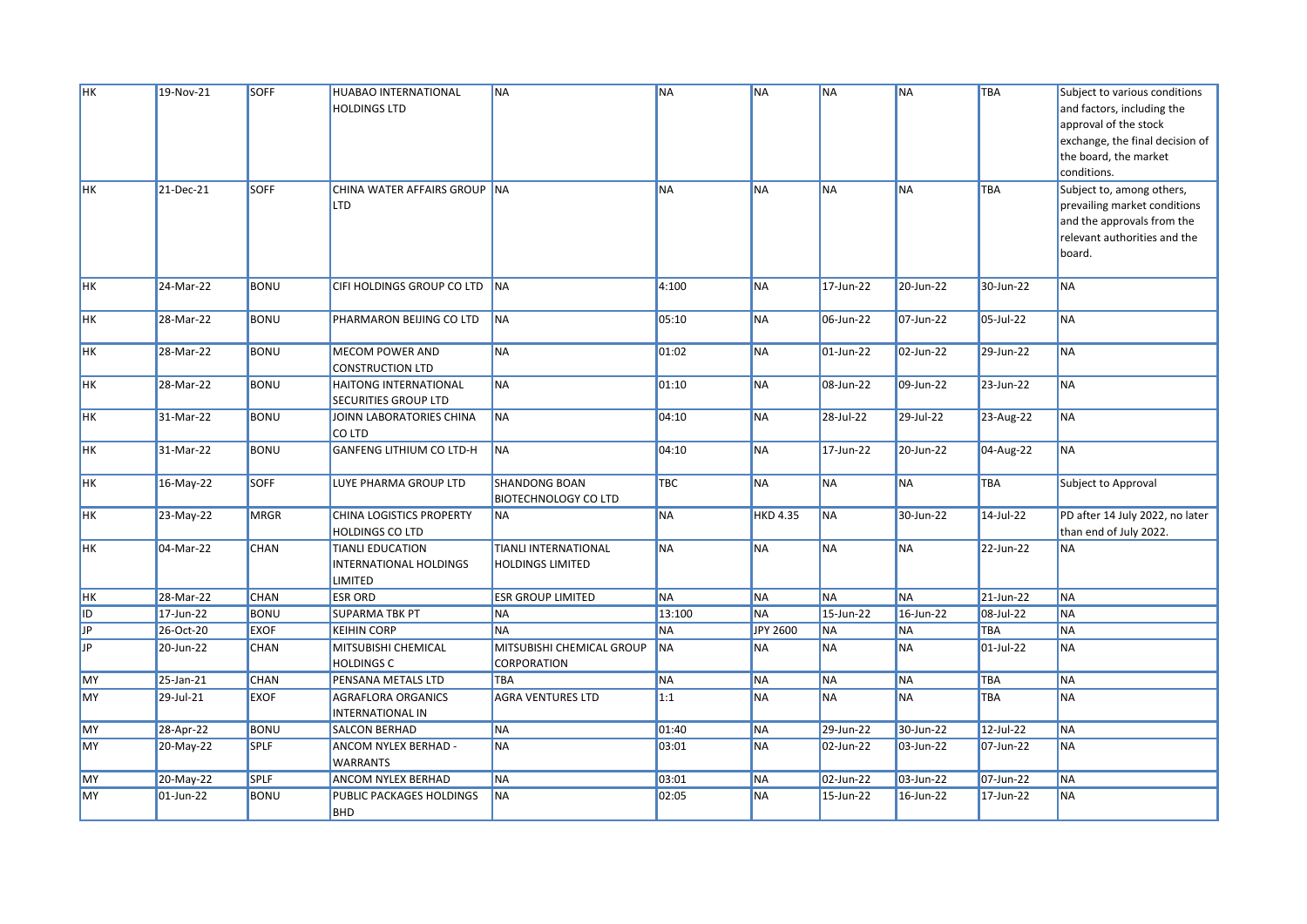| MY              | 31-May-22 | <b>CHAN</b> | LATITUDE TREE HOLDINGS                                           | RHONG KHEN INTERNATIONAL NA                              |              | <b>NA</b> | <b>NA</b>  | <b>NA</b>   | 01-Jun-22    | <b>NA</b>          |
|-----------------|-----------|-------------|------------------------------------------------------------------|----------------------------------------------------------|--------------|-----------|------------|-------------|--------------|--------------------|
|                 |           |             | <b>BERHAD</b>                                                    | <b>BERHAD</b>                                            |              |           |            |             |              |                    |
| MY              | 10-Jun-22 | <b>BONU</b> | MR DIY GROUP M BHD                                               | <b>NA</b>                                                | 01:02        | <b>NA</b> | 22-Jun-22  | 23-Jun-22   | 24-Jun-22    | <b>NA</b>          |
| MY              | 10-Jun-22 | CHAN        | WZ SATU BERHAD - SYARIAH                                         | <b>CITAGLOBAL BERHAD</b>                                 | <b>NA</b>    | <b>NA</b> | <b>NA</b>  | <b>NA</b>   | 14-Jun-22    | <b>NA</b>          |
| <b>MY</b>       | 20-Jun-22 | <b>BONU</b> | K SENG SENG CORP BHD -<br><b>SYARIAH</b>                         | <b>NA</b>                                                | 01:08        | <b>NA</b> | 30-Jun-22  | 01-Jul-22   | 04-Jul-22    | <b>NA</b>          |
| MY              | 20-Jun-22 | <b>BONU</b> | LII HEN INDUSTRIES BHD -<br><b>SYARIAH</b>                       | <b>NA</b>                                                | 02:01        | <b>NA</b> | 30-Jun-22  | 01-Jul-22   | 04-Jul-22    | <b>NA</b>          |
| MY              | 20-Jun-22 | <b>BONU</b> | <b>SERSOL BHD - WARRANTS</b>                                     | <b>NA</b>                                                | 07:08        | <b>NA</b> | 01-Jul-22  | 04-Jul-22   | 05-Jul-22    | <b>NA</b>          |
| <b>MY</b>       | 21-Jun-22 | CHAN        | <b>BHD</b>                                                       | INIX TECHNOLOGIES HOLDINGS ZEN TECH INTERNATIONAL BHD NA |              | <b>NA</b> | <b>NA</b>  | <b>NA</b>   | 23-Jun-22    | <b>NA</b>          |
| Norway          | 31-May-22 | <b>DVSE</b> | <b>BW OFFSHORE LTD</b>                                           | <b>BW ENERGY</b>                                         | 0.890114:100 | <b>NA</b> | 08-Jun-22  | 09-Jun-22   | 17-Jun-22    | <b>NA</b>          |
| <b>NZ</b>       | 24-May-22 | <b>NRSI</b> | SMARTSHARES NZ TOP 50 ETF                                        | <b>NA</b>                                                | TBA          | <b>NA</b> | 30-May-22  | $31-May-22$ | 20-Jun-22    | <b>NA</b>          |
| PH              | 02-May-22 | <b>SOFF</b> | <b>AYALA CORP</b>                                                | <b>AC ENERGY CORP</b>                                    | 3:1          | <b>NA</b> | 24-May-22  | 27-May-22   | 30-Jun-22    | Dummy Payment Date |
| <b>SH</b>       | 28-Mar-22 | <b>NRSI</b> | <b>BAOSIGHT ORD A</b>                                            | <b>NA</b>                                                | 3:10         | <b>NA</b> | <b>NA</b>  | <b>NA</b>   | 01-Jun-22    | <b>NA</b>          |
| <b>SH</b>       | 20-Apr-22 | <b>NRSI</b> | <b>WILL SEMICONDU ORD A</b>                                      | <b>NA</b>                                                | 3.5:10       | <b>NA</b> | <b>NA</b>  | <b>NA</b>   | 01-Jul-22    | <b>NA</b>          |
| <b>SH</b>       | 23-Apr-22 | <b>NRSI</b> | HUAYOU COBALT ORD A                                              | <b>NA</b>                                                | 3:10         | <b>NA</b> | <b>NA</b>  | <b>NA</b>   | $01$ -Jul-22 | <b>NA</b>          |
| <b>SH</b>       | 28-Apr-22 | <b>NRSI</b> | LONGI GREEN ORD A                                                | <b>NA</b>                                                | 4:10         | <b>NA</b> | 06-Jun-22  | 02-Jun-22   | 06-Jun-22    | <b>NA</b>          |
| <b>SH</b>       | 29-Apr-22 | <b>NRSI</b> | <b>NARI TECH ORD A</b>                                           | <b>NA</b>                                                | 2:10         | <b>NA</b> | 22-Jun-22  | 21-Jun-22   | 22-Jun-22    | <b>NA</b>          |
| <b>SH</b>       | 08-Jun-22 | <b>BONU</b> | <b>EERDUOSI RESOURCES B -</b><br>INNER MONGOLIA EERDUOSI<br>RE-B | <b>NA</b>                                                | 04:10        | <b>NA</b> | 13-Jun-22  | 15-Jun-22   | 17-Jun-22    | <b>NA</b>          |
| $\vert$ SZ      | 31-Mar-22 | <b>NRSI</b> | JONHON ORD A                                                     | <b>NA</b>                                                | 4:10         | <b>NA</b> | 13-Jun-22  | 10-Jun-22   | 13-Jun-22    | <b>NA</b>          |
| <b>SZ</b>       | 20-Jun-22 | <b>BONU</b> | CHONG QING CHANGAN<br>AUTOMOBI-B                                 | <b>NA</b>                                                | 03:10        | <b>NA</b> | 27-Jun-22  | 29-Jun-22   | 30-Jun-22    | <b>NA</b>          |
| <b>TH</b>       | 28-Feb-22 | <b>BONU</b> | <b>META CORP PCL</b>                                             | NONTRADABLE WTS 6 NVDR<br><b>META CORPORATION PLC</b>    | 5:21         | <b>NA</b> | 29-Jun-22  | 30-Jun-22   | TBA          | <b>NA</b>          |
| <b>TH</b>       | 01-Mar-22 | <b>BONU</b> | SIAMESE ASSET PCL                                                | <b>NA</b>                                                | 35:100       | <b>NA</b> | 10-May-22  | $11-May-22$ | <b>TBA</b>   | <b>NA</b>          |
| <b>TH</b>       | 26-May-22 | BONU        | <b>MASTER AD PCL - NVDR</b>                                      | NONTRADABLE WTS 4 NVDR<br><b>MASTER AD PLC</b>           | 01:04        | <b>NA</b> | 04-Aug-22  | 05-Aug-22   | <b>TBA</b>   | <b>NA</b>          |
| <b>TW</b>       | 28-Feb-22 | <b>NRSI</b> | <b>EDISON OPTO ORD</b>                                           | <b>NA</b>                                                | 51.6439:1000 | <b>NA</b> | <b>NA</b>  | <b>NA</b>   | 01-Sep-22    | <b>NA</b>          |
| $\mathsf{I}$ TW | 09-Mar-22 | <b>DVSE</b> | <b>E.S.F.H ORD</b>                                               | <b>NA</b>                                                | 67:1000      | <b>NA</b> | <b>NA</b>  | <b>NA</b>   | 01-Oct-22    | <b>NA</b>          |
| <b>TW</b>       | 15-Mar-22 | <b>DVSE</b> | WAN HAI LINES ORD                                                | <b>NA</b>                                                | 150:1000     | <b>NA</b> | 20-Jul-22  | 21-Jul-22   | 01-Oct-22    | <b>NA</b>          |
| <b>TW</b>       | 21-Mar-22 | <b>DVSE</b> | <b>MAXIGEN BIOTECH ORD</b>                                       | <b>NA</b>                                                | 100:1000     | <b>NA</b> | <b>NA</b>  | <b>NA</b>   | 01-Oct-22    | <b>NA</b>          |
| <b>TW</b>       | 22-Mar-22 | <b>DVSE</b> | <b>IGS ORD</b>                                                   | <b>NA</b>                                                | 1000:1000    | <b>NA</b> | <b>NA</b>  | <b>NA</b>   | 01-Oct-22    | <b>NA</b>          |
| <b>TW</b>       | 30-Mar-22 | <b>DVSE</b> | <b>CHAILEASE HOLDING ORD</b>                                     | <b>NA</b>                                                | 50:1000      | <b>NA</b> | 22-Jun-22  | 23-Jun-22   | 01-Oct-22    | <b>NA</b>          |
| <b>UK</b>       | 18-Sep-20 | <b>BONU</b> | <b>DUKE ROYALTY LTD</b>                                          | <b>NA</b>                                                | 01:47.1      | <b>NA</b> | 24-Sep-20  | 25-Sep-20   | <b>TBA</b>   | <b>NA</b>          |
| UK              | 29-Oct-20 | <b>EXOF</b> | KAZ MINERALS PLC                                                 | <b>NA</b>                                                | <b>NA</b>    | GBP6.40   | <b>NA</b>  | <b>NA</b>   | TBA          | <b>NA</b>          |
| UK              | 05-Nov-20 | <b>SOFF</b> | <b>SMITHS GROUP PLC</b>                                          | <b>TBA</b>                                               | TBA          | <b>NA</b> | <b>TBA</b> | <b>TBA</b>  | <b>TBA</b>   | <b>NA</b>          |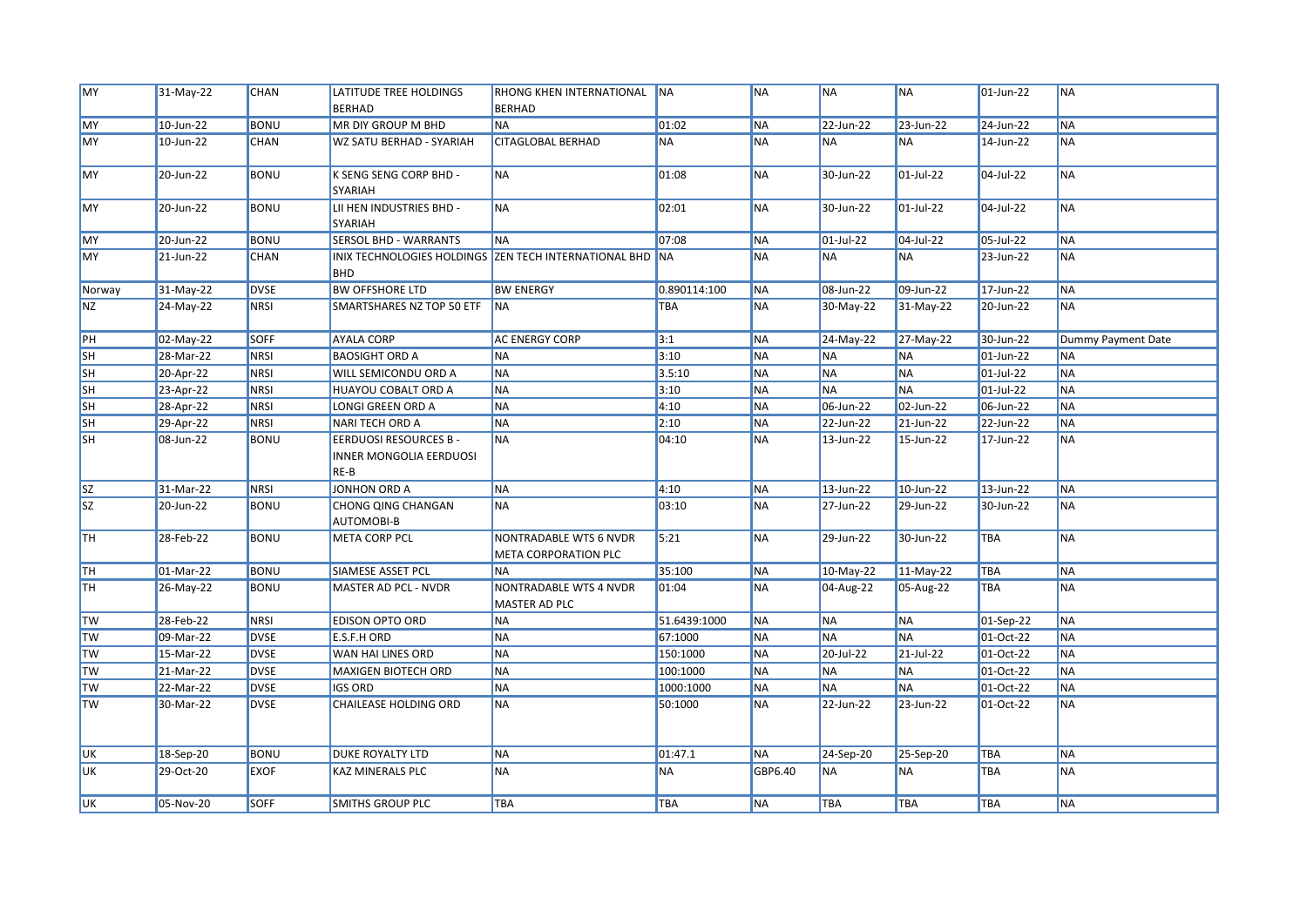| <b>IUK</b>      | 02-Mar-22    | <b>SOFF</b> | <b>GSK PLC</b>                                               | <b>HALEON</b>                                                      | 01:01     | <b>NA</b> | 18-Jul-22  | 15-Jul-22    | 18-Jul-22   | The demerger and listing of<br>Haleon are expected to take                                                                                                                            |
|-----------------|--------------|-------------|--------------------------------------------------------------|--------------------------------------------------------------------|-----------|-----------|------------|--------------|-------------|---------------------------------------------------------------------------------------------------------------------------------------------------------------------------------------|
| <b>IUK</b>      | 15-Oct-21    | <b>CHAN</b> | TR EUROPE GWTH TST                                           | TR EUROPE GWTH TST - ORD<br>GBP 0.125                              | <b>NA</b> | <b>NA</b> | <b>NA</b>  | <b>NA</b>    | <b>TBA</b>  | place on 18 Jul 2022.<br>The change of name is<br>expected to become effective<br>in Jan 22.                                                                                          |
| <b>UK</b>       | 19-Oct-21    | <b>EXOF</b> | <b>PLAYTECH PLC</b>                                          | <b>TBA</b>                                                         | <b>NA</b> | GBP 6.80  | <b>NA</b>  | <b>NA</b>    | <b>TBA</b>  | The court and general<br>meetings are to be adjourned<br>from 12 Jan 21 to 2 Feb 22.                                                                                                  |
| <b>UK</b>       | 18-Nov-21    | <b>EXOF</b> | <b>MESH HOLDINGS PLC</b>                                     | <b>TBA</b>                                                         | 01:01     | <b>NA</b> | <b>NA</b>  | 15-Nov-21    | <b>TBA</b>  | <b>NA</b>                                                                                                                                                                             |
| <b>UK</b>       | 16-Dec-21    | <b>EXOF</b> | STAGECOACH GROUP PLC                                         | NATIONAL EXPRESS GROUP PLC 0.36:1                                  |           | <b>NA</b> | <b>NA</b>  | <b>NA</b>    | <b>TBA</b>  | <b>NA</b>                                                                                                                                                                             |
| <b>UK</b>       | 27-Apr-22    | <b>EXOF</b> | <b>SCHRODERS PLC</b>                                         | <b>NA</b>                                                          | 01:01     | <b>NA</b> | <b>NA</b>  | <b>NA</b>    | TBA         | Subject to approval                                                                                                                                                                   |
| <b>UK</b>       | $27$ -Apr-22 | <b>BONU</b> | <b>SCHRODERS PLC</b>                                         | <b>NA</b>                                                          | 03:17     | <b>NA</b> | <b>NA</b>  | <b>NA</b>    | <b>TBA</b>  | Subject to approval                                                                                                                                                                   |
| <b>UK</b>       | 09-Feb-22    | <b>EXOF</b> | JACKSON FINANCIAL INC - COM NA<br>USD0.01 CL A               |                                                                    | TBA       | <b>NA</b> | <b>NA</b>  | 02-Sep-22    | $31-May-22$ | <b>NA</b>                                                                                                                                                                             |
| <b>US</b>       | 29-Oct-20    | <b>DEM</b>  | TIZIANA LIFE SCIENCES ADR REP ACCUSTEM SCIENCES PLC<br>5 ORD |                                                                    | 01:01     | <b>NA</b> | <b>TBA</b> | 06-Nov-20    | <b>TBA</b>  | One ADR share of Accustem<br>Sciences PLC for each Tiziana<br>Life Sciences ADR share held.<br>Each ADR share of Accustem<br>Sciences PLC represents two<br>Accustem ordinary shares. |
| lus             | 18-Nov-20    | <b>DEM</b>  | MEDAVAIL HOLDINGS ORD                                        | <b>NA</b>                                                          | TBA       | <b>NA</b> | <b>NA</b>  | 02-Oct-20    | <b>TBA</b>  | The company is undergoing a<br>name change from MYOS RENS<br>Technology Inc. to MedAvail<br>Holdings, Inc.                                                                            |
| lus             | 09-Dec-20    | <b>DVSE</b> | PROTEOSTASIS THERAPEUTICS<br>ORD                             | <b>PROTEOSTASIS THERAPEUTICS</b><br><b>CONTINGENT VALUE RIGHTS</b> | 01:01     | <b>NA</b> | <b>NA</b>  | $01$ -Jan-21 | <b>TBA</b>  | One non-transferable<br>Contingent Value Right (CVR)<br>for each share held. Pay date<br>to be announced. Will not be<br>quoted Ex.                                                   |
| US <sub>1</sub> | 04-Feb-21    | <b>EXOF</b> | FIRST NBC BK HLDG CO                                         | <b>GOLDEN MTN FINL CORP COM</b>                                    | 01:01     | <b>NA</b> | <b>NA</b>  | NA           | <b>TBA</b>  | <b>NA</b>                                                                                                                                                                             |
| <b>US</b>       | 26-Mar-21    | <b>SPLF</b> | FIDELITY NASDAQ COMPOSITE NA<br><b>INDX ETF</b>              |                                                                    | 08:01     | <b>NA</b> | <b>NA</b>  | TBA          | <b>TBA</b>  | <b>NA</b>                                                                                                                                                                             |
| <b>US</b>       | 30-Mar-21    | <b>EXOF</b> | HIGHPOINT RESOURCES ORD                                      | <b>BONANZA CREEK</b>                                               | 0.114:1   | <b>NA</b> | TBA        | TBA          | <b>TBA</b>  | <b>NA</b>                                                                                                                                                                             |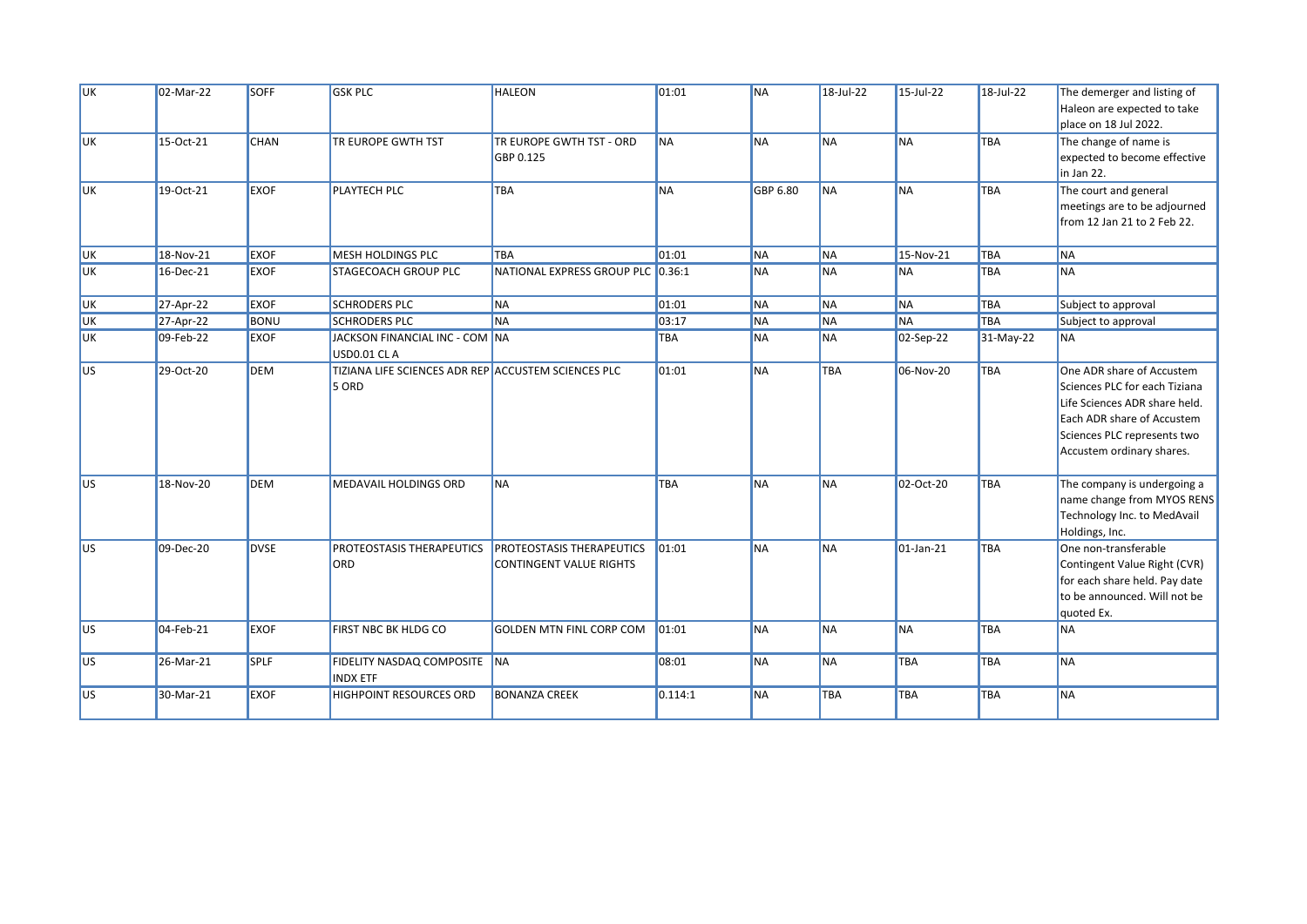| US <sup>-</sup> | 30-Apr-21    | <b>DEM</b>  | <b>CUSTOMERS BANCORP ORD</b>                          | <b>TBA</b>                                                                          | TBA              | <b>NA</b>       | <b>NA</b>    | <b>NA</b>               | TBA                            | <b>Customers Bancorp currently</b><br>expects that each share of<br>Customers Bancorp common<br>stock will be entitled to receive<br>between 0.11 and 0.14 shares<br>of Megalith common stock<br>provided that no fractional<br>shares will be issued and each<br>distribution will be rounded to<br>the nearest whole share. |
|-----------------|--------------|-------------|-------------------------------------------------------|-------------------------------------------------------------------------------------|------------------|-----------------|--------------|-------------------------|--------------------------------|-------------------------------------------------------------------------------------------------------------------------------------------------------------------------------------------------------------------------------------------------------------------------------------------------------------------------------|
|                 |              |             |                                                       |                                                                                     |                  |                 |              |                         |                                |                                                                                                                                                                                                                                                                                                                               |
| <b>US</b>       | 17-May-21    | <b>MGRG</b> | <b>ATLANTIC PWR CORP</b>                              | <b>NA</b>                                                                           | <b>NA</b>        | <b>USD 3.03</b> | 17-May-21    | TBA                     | TBA                            | <b>NA</b>                                                                                                                                                                                                                                                                                                                     |
| US <sup></sup>  | 21-May-21    | <b>MGRG</b> | <b>IAC INTERACTIVE ORD</b>                            | IAC INTERACTIVE CORP                                                                | $\overline{1:1}$ | <b>NA</b>       | <b>NA</b>    | <b>NA</b>               | TBA                            | <b>NA</b>                                                                                                                                                                                                                                                                                                                     |
| <b>US</b>       | 21-May-21    | DEM         | IAC INTERACTIVE ORD                                   | <b>VIMEO HOLDINGS</b>                                                               | 1.6235:1         | <b>NA</b>       | <b>NA</b>    | <b>NA</b>               | TBA                            | <b>NA</b>                                                                                                                                                                                                                                                                                                                     |
| ∥us             | 11-Dec-21    | SOFF        | <b>VECTOR GROUP ORD</b>                               | <b>NA</b>                                                                           | <b>NA</b>        | <b>NA</b>       | 30-Dec-21    | 20-Dec-21               | TBA                            | <b>NA</b>                                                                                                                                                                                                                                                                                                                     |
| US <sub></sub>  | 22-Dec-21    | <b>MGRG</b> | <b>CERNER CORP COM</b>                                | <b>NA</b>                                                                           | <b>NA</b>        | <b>USD 95.0</b> | <b>NA</b>    | <b>NA</b>               | 08-Jun-22/10-<br><b>Jun-22</b> | <b>NA</b>                                                                                                                                                                                                                                                                                                                     |
| <b>US</b>       | 12-Jan-22    | <b>NRSI</b> | <b>AMERICAN AIRLINES GROUP</b><br>ORD                 | <b>NA</b>                                                                           | 01:01            | <b>NA</b>       | TBA          | 05-Jan-22               | TBA                            | <b>NA</b>                                                                                                                                                                                                                                                                                                                     |
| <b>US</b>       | 20-Jan-22    | <b>MRGR</b> | <b>ACTIVISION BLIZZARD INC</b>                        | <b>NA</b>                                                                           | <b>NA</b>        | USD95.0         | <b>NA</b>    | <b>NA</b>               | TBA                            | <b>NA</b>                                                                                                                                                                                                                                                                                                                     |
| US <sup></sup>  | 01-Feb-22    | <b>SPLF</b> | ALPHABET INC CAP STK CL A                             | ALPHABET INC CAP STK CL A                                                           | 20:01            | <b>NA</b>       | 18-Jul-22    | $\overline{01}$ -Jul-22 | 15-Jul-22                      | <b>NA</b>                                                                                                                                                                                                                                                                                                                     |
| US <sup></sup>  | 01-Feb-22    | SPLF        | ALPHABET INC CAP STK CL C                             | ALPHABET INC CAP STK CL C                                                           | 20:01            | <b>NA</b>       | 18-Jul-22    | 01-Jul-22               | 15-Jul-22                      | <b>NA</b>                                                                                                                                                                                                                                                                                                                     |
| <b>US</b>       | 15-Feb-22    | <b>MRGR</b> | NOVUS CAP CL A                                        | <b>ENERGY VAULT HLDGS INC &amp;</b><br><b>ENERGY VAULT HLDGS</b><br><b>WARRANTS</b> | 1:1 & 1:3        | <b>NA</b>       | <b>NA</b>    | 14-Feb-22               | TBA                            | <b>NA</b>                                                                                                                                                                                                                                                                                                                     |
| <b>US</b>       | 28-Feb-22    | <b>MRGR</b> | <b>HIS MARKIT LTD</b>                                 | <b>S&amp;P GLOBAL INC</b>                                                           | 0.2838:1         | <b>NA</b>       | <b>NA</b>    | 28-Feb-22               | <b>TBA</b>                     | <b>NA</b>                                                                                                                                                                                                                                                                                                                     |
| US <sup></sup>  | 10-Mar-22    | <b>SPLF</b> | <b>AMAZON COM ORD</b>                                 | <b>NA</b>                                                                           | 20:01            | <b>NA</b>       | 06-Jun-22    | 27-May-22               | 03-Jun-22                      | <b>NA</b>                                                                                                                                                                                                                                                                                                                     |
| US <sup></sup>  | $10$ -Jun-22 | <b>SPLF</b> | <b>DEXCOM INC COM</b>                                 | <b>NA</b>                                                                           | $\overline{4:1}$ | <b>NA</b>       | $13$ -Jun-22 | 19-May-22               | 10-Jun-22                      | <b>NA</b>                                                                                                                                                                                                                                                                                                                     |
| <b>JUS</b>      | 14-Apr-22    | <b>SPLF</b> | SHOPIFY INC CL A                                      | <b>NA</b>                                                                           | 10:01            | <b>NA</b>       | 29-Jun-22    | 22-Jun-22               | TBA                            | <b>NA</b>                                                                                                                                                                                                                                                                                                                     |
| US <sub></sub>  | 05-May-22    | <b>SPLF</b> | <b>BROOKFIELD INFRASTRUCTUR</b><br><b>PARTNER UNT</b> | <b>NA</b>                                                                           | 3:2              | <b>NA</b>       | 13-Jun-22    | 06-Jun-22               | 10-Jun-22                      | <b>NA</b>                                                                                                                                                                                                                                                                                                                     |
| US              | 06-May-22    | <b>DEM</b>  | VINCO VENTURES ORD                                    | CRYPTYDE, INC                                                                       | 01:10            | <b>NA</b>       | <b>NA</b>    | 18-May-22               | 01-Aug-22                      | Ex-date and Pay date To be<br>announced.                                                                                                                                                                                                                                                                                      |
| <b>US</b>       | 11-May-22    | <b>SPLF</b> | <b>BROOKFIELD INFRASTRUCTURE NA</b><br>CL A ORD       |                                                                                     | 03:02            | <b>NA</b>       | 13-Jun-22    | 06-Jun-22               | 10-Jun-22                      | <b>NA</b>                                                                                                                                                                                                                                                                                                                     |
| <b>US</b>       | 12-May-22    | LIQU        | PROSHARES TR II C/A                                   | <b>NA</b>                                                                           | <b>NA</b>        | USD<br>50.83335 | <b>NA</b>    | <b>NA</b>               | <b>TBA</b>                     | <b>NA</b>                                                                                                                                                                                                                                                                                                                     |
| <b>US</b>       | 12-May-22    | <b>BONU</b> | <b>BROOKFIELD INFRASTRUCTURE NA</b><br>CL A ORD       |                                                                                     | 03:02            | <b>NA</b>       | 06-Jun-22    | 06-Jun-22               | 01-Jun-22                      | <b>NA</b>                                                                                                                                                                                                                                                                                                                     |
| <b>US</b>       | 16-May-22    | SPLF        | <b>BHP GROUP ADR</b>                                  | <b>NA</b>                                                                           | 1.3614:1         | <b>NA</b>       | <b>NA</b>    | 26-May-22               | $01$ -Jun-22                   | <b>NA</b>                                                                                                                                                                                                                                                                                                                     |
| lus             | 18-May-22    | <b>SOFF</b> | <b>BHP GROUP LIMITED</b>                              | WOODSIDE ENERGY GROUP LTD 0.3614:1                                                  |                  | <b>NA</b>       | 02-Jun-22    | 26-May-22               | 01-Jun-22                      | <b>NA</b>                                                                                                                                                                                                                                                                                                                     |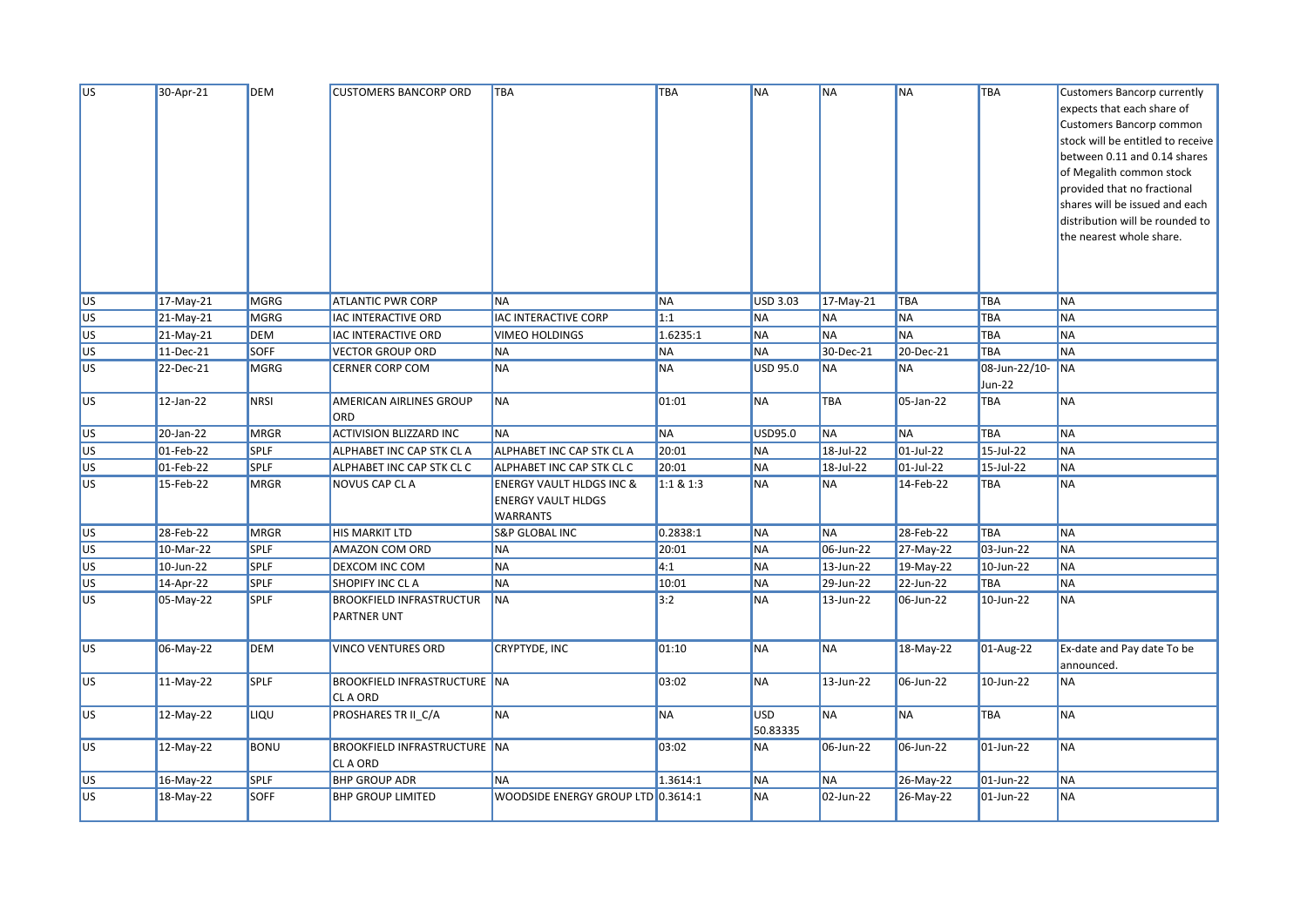| lus.       | 08-Jun-22    | <b>EXOF</b> | <b>SVF INVESTMENT 3 CL A ORD</b>        | <b>SYMBOTIC CLA ORD</b>           | 01:01         | <b>NA</b> | 08-Jun-22 | 08-Jun-22 | $ 08 - Jun - 22 $ | One Ordinary Share of SVF       |
|------------|--------------|-------------|-----------------------------------------|-----------------------------------|---------------|-----------|-----------|-----------|-------------------|---------------------------------|
|            |              |             |                                         |                                   |               |           |           |           |                   | Investment Corp. 3 Class A      |
|            |              |             |                                         |                                   |               |           |           |           |                   | Ordinary Shares. for each share |
|            |              |             |                                         |                                   |               |           |           |           |                   | of Symbotic Inc. Class A        |
|            |              |             |                                         |                                   |               |           |           |           |                   | Common Stock Business           |
|            |              |             |                                         |                                   |               |           |           |           |                   | combination.                    |
| <b>IUS</b> | $13$ -Jun-22 | <b>SPLF</b> | <b>FORTINET ORD</b>                     | <b>INA</b>                        | 05:01         | <b>NA</b> | 23-Jun-22 | 22-Jun-22 | 22-Jun-22         | <b>NA</b>                       |
| <b>IUS</b> | 13-Jun-22    | <b>CHAN</b> | RISE EDUCATION CAYMAN LTD DADA AUTO INC |                                   | <b>INA</b>    | <b>NA</b> | <b>NA</b> | <b>NA</b> | 10-Jun-22         | <b>INA</b>                      |
|            |              |             | <b>ADR</b>                              |                                   |               |           |           |           |                   |                                 |
| <b>IUS</b> | 14-Jun-22    | MRGR        | <b>RENEWABLE ENERGY</b>                 | <b>NA</b>                         | <b>NA</b>     | USD 61.50 | <b>NA</b> | <b>NA</b> | 14-Jun-22         | <b>NA</b>                       |
| <b>IUS</b> | 17-Dec-22    | MRGR        | <b>HOEGH LNG PART COMMON</b>            | <b>INA</b>                        | <b>INA</b>    | USD 9.25  | <b>NA</b> | <b>NA</b> | <b>TBA</b>        | <b>INA</b>                      |
|            |              |             | UNIT.                                   |                                   |               |           |           |           |                   |                                 |
| lus.       | 24-Jun-22    | <b>DEM</b>  | <b>SEANERGY MARITIME</b>                | UNITED MARINE CORPORATION 01:118  |               | <b>NA</b> | <b>NA</b> | 28-Jun-22 | 05-Jul-22         | <b>INA</b>                      |
|            |              |             | <b>HOLDINGS ORD</b>                     |                                   |               |           |           |           |                   |                                 |
| lus.       | 24-Jun-22    | <b>MRGR</b> | <b>EJF ACQUISITION UNT</b>              | <b>PAGAYA TECH CL A ORD &amp;</b> | 1:1 & 8 & 1:3 | <b>NA</b> | <b>NA</b> | <b>NA</b> | 23-Jun-22         | <b>INA</b>                      |
|            |              |             |                                         | <b>PAGAYA TECHNOLOGIES EQY</b>    |               |           |           |           |                   |                                 |
|            |              |             |                                         | <b>WARRANTS</b>                   |               |           |           |           |                   |                                 |
| lus.       | 24-Jun-22    | <b>MRGR</b> | <b>GORES GUGGENHEIM EQY</b>             | <b>POLESTAR AUTOMOTIVE HOLD</b>   | 01:01         | <b>NA</b> | <b>NA</b> | <b>NA</b> | 24-Jun-22         | <b>INA</b>                      |
|            |              |             | WARRANT                                 | <b>EQY WARRANT</b>                |               |           |           |           |                   |                                 |

## **Legends:**

| <b>Event</b> | <b>Definition</b>                     |
|--------------|---------------------------------------|
| BONU         | Bonus Issue/ Capitalisation Issue     |
| CAPD         | Capital Distribution                  |
| CAPG         | Capital Gains Distribution            |
| CAPI         | Capitalisation                        |
| CHAN         | Change                                |
| <b>DEM</b>   | Demerger                              |
| <b>DVSE</b>  | <b>Stock Dividend</b>                 |
| <b>EXOF</b>  | Exchange                              |
| LIQU         | Liquidation Dividend/ Liquidation     |
| <b>MRGR</b>  | Merger                                |
| <b>NRSI</b>  | Non-renounceable Scrip Issue          |
| PRIO         | Priority Issue                        |
| <b>RHTS</b>  | Rights Issue/ Subscription Rights/    |
| SOA          | <b>Scheme of Arrangement</b>          |
| <b>SOFF</b>  | Spin-Off                              |
| <b>SPLF</b>  | Stock Split/ Change in Nominal Value/ |
| <b>SPLR</b>  | Reverse Stock Split/ Change in        |
| TEND         | Tender/ Acquisition/ Takeover/        |
| <b>WADJ</b>  | <b>Warrant Adjustment</b>             |

## **Notes:**

1) Your new holdings will not be reflected in iOCBC's Portfolio. Please refer to the User Guide for adjustment of your iOCBC portfolio.